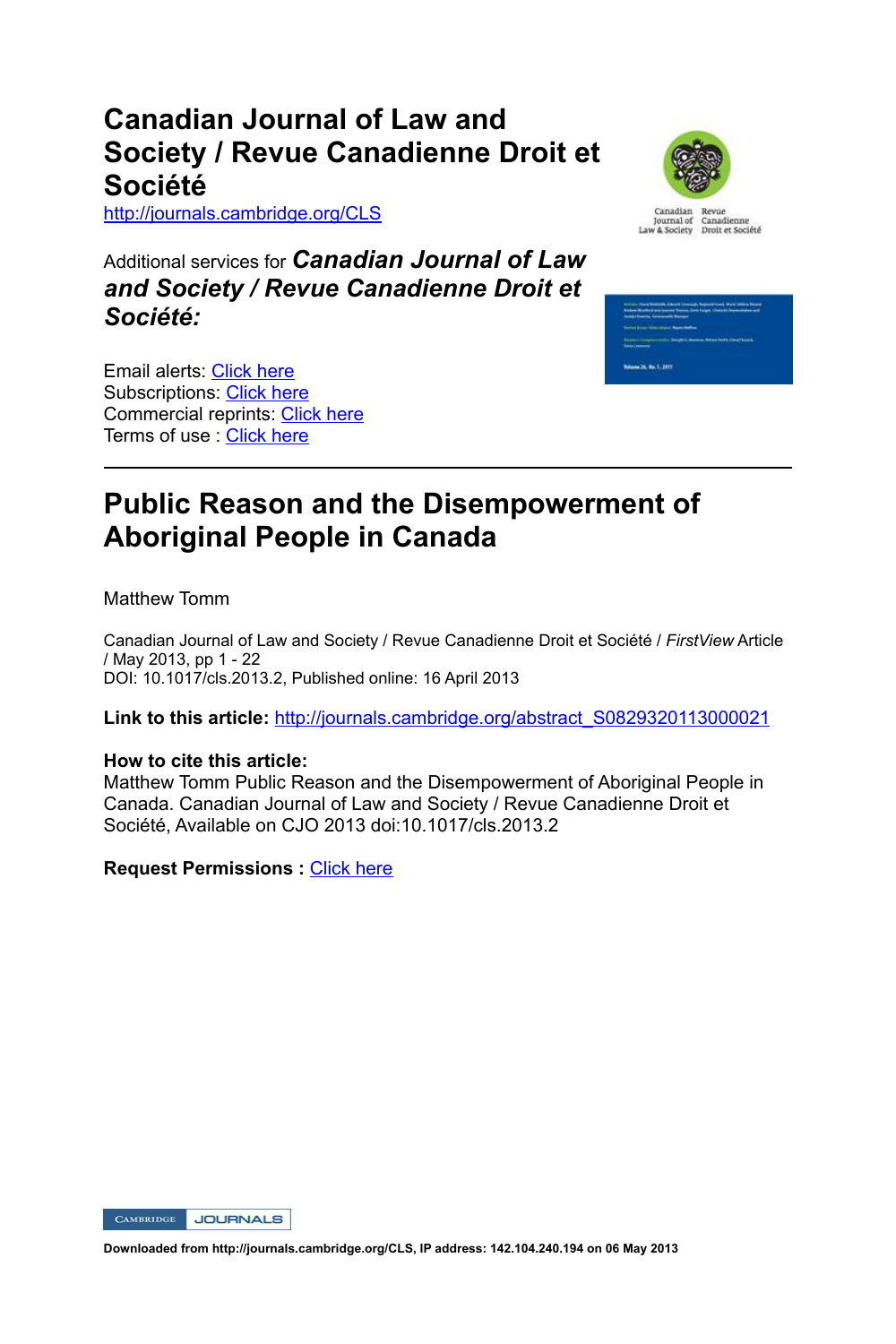

# **Public Reason and the Disempowerment of Aboriginal People in Canada \***

## **Matthew Tomm**

## **Abstract**

Aboriginal perspectives are often not viewed as persuasive or reasonable in contemporary political and legal discourses, and Aboriginal people are compelled to articulate their claims in the normative vocabulary of the majority. Many see this as an injustice. Part I of this essay argues that some incarnations of the idea of public justifiability, a cornerstone of political theory, provide a normative justification for that injustice. Part II argues that the idea is at work in the Canadian courts, even as judges attempt to create space for Aboriginal views. The ambivalent stance of the courts is explored through a case study.

Keywords: justifiability, Aboriginal jurisprudence, Aboriginal rights, Rawls, legitimacy, public reason, neocolonialism

## **Résumé**

 Les perspectives autochtones sont souvent considérées comme peu convaincantes ou raisonnables au sein des discours politiques et légaux contemporains, obligeant les Autochtones à articuler leurs revendications à l'aide du vocabulaire normatif de la majorité. Plusieurs individus considèrent ce fait une injustice. En premier lieu, l'auteur soutient que certaines interprétations du concept de « justification publique », pierre angulaire de la théorie politique, viennent essentiellement justifier une telle injustice. En second lieu, l'auteur soutient que ce concept est présent dans les cours canadiennes, même aux moments où les juges essaient de créer un espace pour les points de vue autochtones. L'auteur se penche sur la position ambivalente des cours à l'aide d'une étude de cas.

Mots clés : justification, jurisprudence autochtone, droits autochtones, Rawls, légitimité, raison publique, néocolonialisme

## **Introduction**

 The Supreme Court of Canada has said that the purpose of Aboriginal rights is the reconciliation of Aboriginal societies with the broader Canadian

 <sup>\*</sup> I would like to thank Val Napoleon, Andrew Lister, and Will Kymlicka, as well as two anonymous reviewers at this journal, for their helpful comments on previous versions of this essay.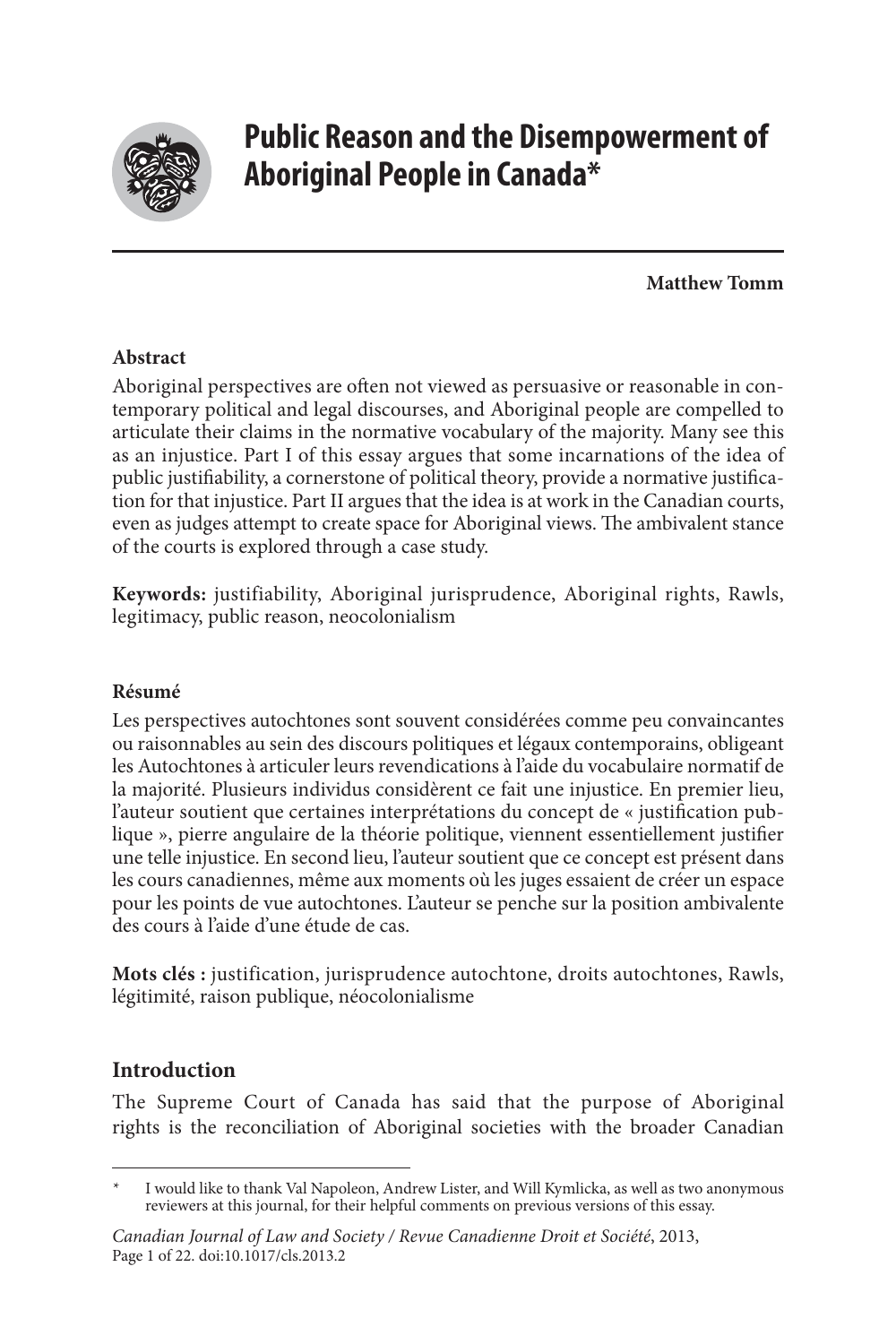community.<sup>1</sup> An emerging theme in the literature on Aboriginal law is that this reconciliation cannot be achieved unless Aboriginal jurisprudence, or the time– honored laws and customs that are indigenous to Aboriginal communities, is recognised and given effect within the Canadian legal system.<sup>2</sup> This is an exciting and challenging prospect, and one that will no doubt feature more prominently in legal debates as scholarship on Aboriginal jurisprudence develops and Aboriginal groups become more assertive of their own legal traditions. However, many serious obstacles stand in the way of realizing that goal. One such obstacle is the idea of public justifiability, a central idea of contemporary political theory, which says that to be legitimate the laws of a democratic state should be justified to all its citizens.

This article argues that the idea that Aboriginal laws and normative perspectives should be given effect within Canada's legal system sits in uneasy tension with the idea of public justifiability. On the one hand, the requirement of legitimacy says that the laws, especially the constitution, must be justifiable to all, which implies that they should be justified with reasons that all reasonable citizens should be able to accept, and not ones that are only persuasive to a subset of the population. On the other hand, many today believe that Aboriginal people must participate in the legal and political discourses of the state on their own terms, in their own voices, which implies offering reasons that not all reasonable people can accept and that are grounded in a worldview that only a subset of the population holds.

This article is divided into two parts: Part one begins with a brief introduction of what I call the fact of *conceptual hegemony* , that Anglo-European, especially liberal, concepts of justice are hegemonic in Canada. The result is that Aboriginal people must constrain themselves to the moral lexicon and justificatory practices of the dominant culture in order to successfully assert their rights and interests. I call this the *hegemonic constraint,* and many see it as an injustice. Next, I argue that the hegemonic constraint implicates the idea of public justifiability. On this point my discussion focuses on John Rawls's influential theory of public reason. I argue that, while Rawls's theory can provide a defense for Aboriginal groups against unreasonable exercises of state power, it also provides a normative justification for the fact of conceptual hegemony. In so doing, it contributes to the disempowerment of Aboriginal people.

 1 See, for example, *Mikisew Cree First Nation v Canada (Minister of Canadian Heritage)* , 2005 SCC 69 at para 1; also *R v Gladstone*, [1996] 2 SCR 723 at para 73. The concept of reconciliation has evolved over time. See Dwight Newman, "Reconciliation: Legal conception(s) and faces of justice," in *Moving Toward Justice* , ed. John D. Whyte (Saskatoon: Purich Pub., 2008); and Kent McNeil, "Reconciliation and the Supreme Court: The Opposing Views of Chief Justices Lamer and McLachlin," *Indigenous Law Journal* 2, no. 1 (2003).

 2 Rachel Ariss and John Cutfeet, " *Kitchenuhmaykoosib Inninuwug* First Nation: Mining, Consultation, Reconciliation and Law," ibid. 10, no. 1 (2011); Dale Turner, *This is Not a Peace Pipe* (Toronto: University of Toronto Press, 2006); John Borrows, *Canada's Indigenous Constitution* (Toronto: University of Toronto Press, 2010); Wapshkaa Ma'Iingan (Aaron Mills), "Aki, Anishinaabek, kaye tash Crown," *Indigenous Law Journal* 9, no. 1 (2010): 107; Taiaiake Alfred, *Peace, Power, Righteousness: An Indigenous Manifesto* (New York: Oxford University Press, 2009); James Youngblood Henderson, First Nations Jurisprudence and Aboriginal Rights: Defining the Just Society (Saskatoon: Houghton Boston Printers, 2006).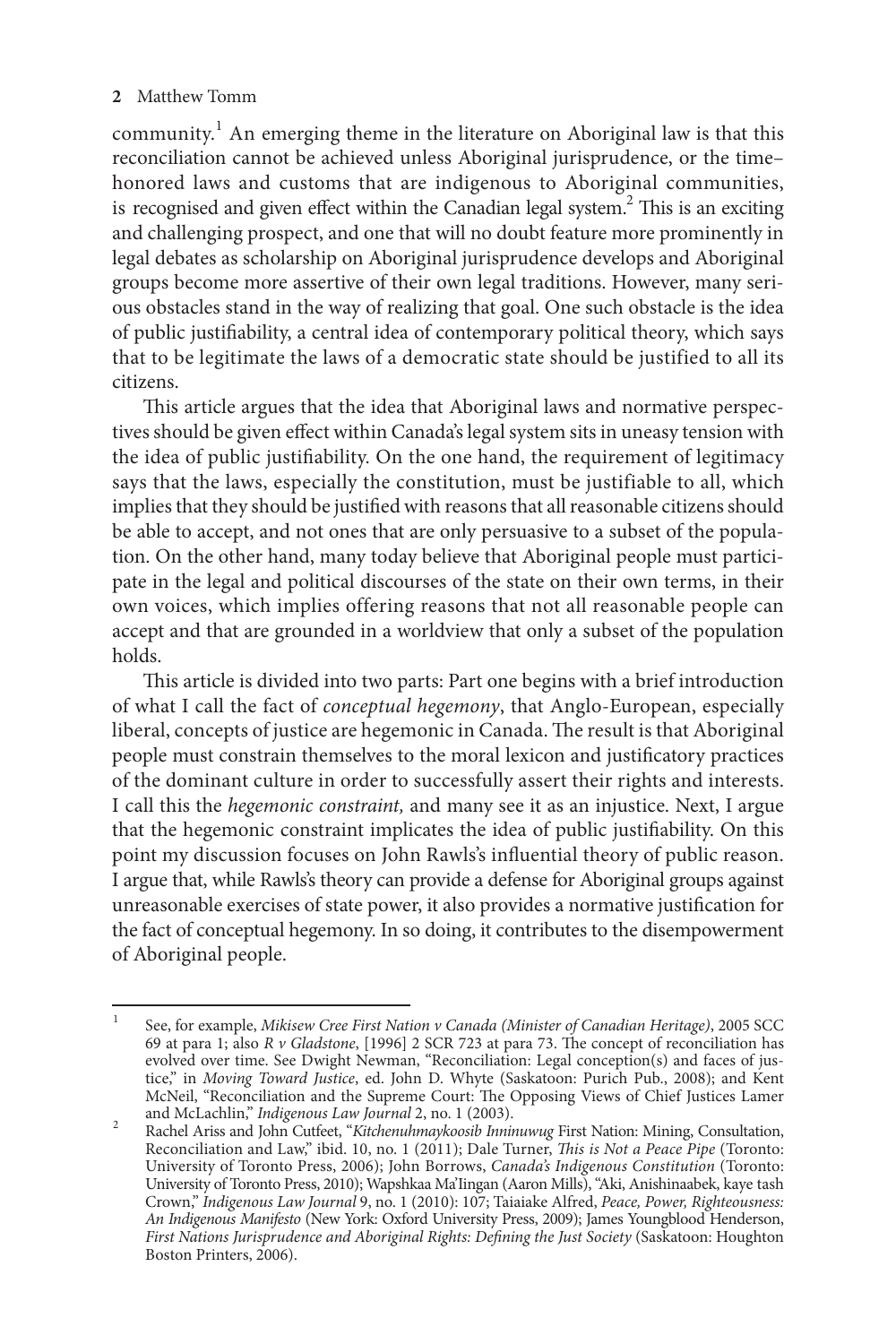The issue comes into particularly clear focus when we consider the place of Aboriginal perspectives in the common law of Aboriginal rights. In recent years the courts have become increasingly cognizant of the unfairness of holding Aboriginal people to laws that do not incorporate their perspectives. Yet the law is supposed to be objective or neutral between the different cultural and religious groups in society. Judges feel acutely the demand that they render impartial justice. Part two of this essay argues that the tension between the injustice of the hegemonic constraint and the requirements of public justifiability is evident in the Canadian jurisprudence. Ultimately, though, I conclude that the idea of public reason operates in our legal system to exclude some Aboriginal voices. While much has been done to make space for Aboriginal views, Aboriginal *normative* perspectives remain ineligible as grounds for the evaluation of legal claims. To bring out the uncertain relationship that the common law has with Aboriginal laws, I focus on a set of cases involving the *Kitchenuhmaykoosib Inninuwug* First Nation. This article does not offer a solution to the vital and vexing question of the place of Aboriginal laws and normative perspective in the Canadian legal system, but merely clarifies a dilemma that advocates of First Nations jurisprudence must confront.

## **Part I: Public Reason and the Hegemony of Western Liberal Justice**

 A major theme in postcolonialist literature is that the primary tool in today's world for the oppression of Aboriginal people is not brute force but a particular Anglo-European conception of "reason." In Canada, Aboriginal people are invited to integrate fully into Canadian society, to pursue their aspirations within its political structures, and to assert their rights in its legal system. Aboriginal people may offer their opinions and positions, on an equal footing with those of other Canadians, to be judged on their merits according to objective standards of rationality and reasonableness. The concern, however, is that these "objective" standards are often deeply rooted in Canada's Anglo-European cultural heritage and favor Anglo-European claims of reason and value. The upshot for Aboriginal people is that in order to successfully assert their rights and interests in Canada's legal and political systems, they must adopt the moral lexicon and justificatory practices of the dominant culture. In other words, the price of effective entry into the Canadian political community is cultural assimilation.<sup>3</sup>

 In light of these concerns, the Anishinaabe political philosopher Dale Turner asserts, "As long as the Canadian state unilaterally enforces its power over Aboriginal peoples, I do not see how they have any other choice but to engage the discourses of the dominant culture," which is to say, "the language of the oppressor." Will

 3 Duncan Ivison, *Postcolonial Liberalism* (Cambridge: Cambridge University Press, 2002); Anthony Laden, *Reasonably Radical: Deliberative Liberalism and the Politics of Identity* (Ithaca: Cornell University Press, 2001); Turner, *This is Not a Peace Pipe*; Alfred, Peace, Power, Righteousness; James Tully, *Strange Multiplicity: Constitutionalism in an Age of Diversity* (New York: Cambridge University Press, 1995); Gordon Christie, "Law, Theory and Aboriginal Peoples," *Indigenous Law Journal* 2, no. 1 (2003): 67.

 4 Dale Turner, "Perceiving the World Differently," in *Intercultural Dispute Resolution in Aboriginal Contexts* , eds. Catherine Bell and David Kahane (Vancouver: UBC Press, 2004), 60.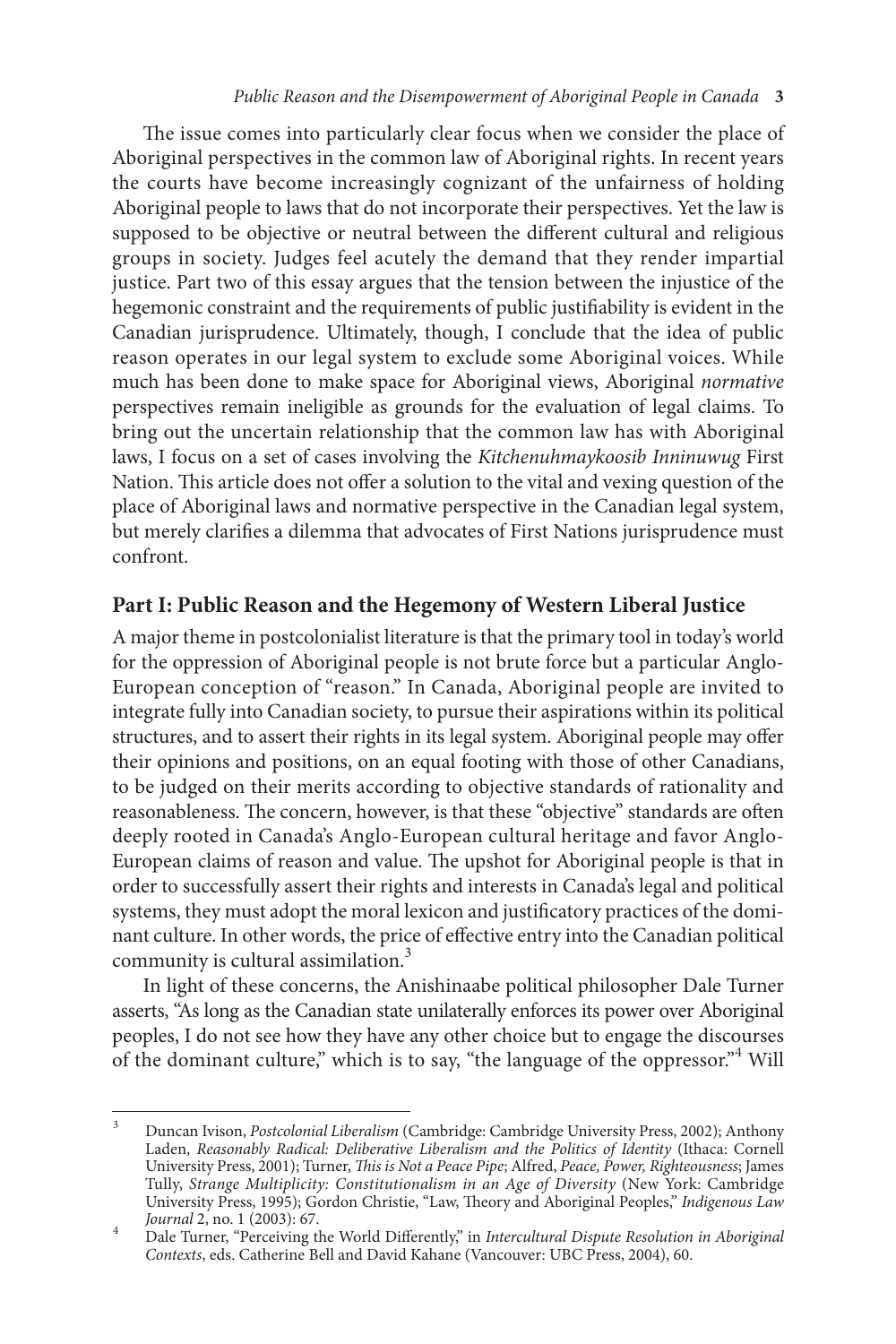Kymlicka makes a similar point in defense of his project of constructing a theory of minority rights applicable to Aboriginal groups:

 For better or for worse, it is predominantly non-Aboriginal judges and politicians who have the ultimate power to protect and enforce Aboriginal rights, and so it is important to find a justification of them that such people can recognise and understand. Aboriginal people have their own understanding of self-government drawn from their own experience, and that is important. But it is also important, politically, to know how non-Aboriginal Canadians—Supreme Court Justices, for example—will understand Aboriginal rights and relate them to their own experiences and traditions.<sup>5</sup>

Thus, Anglo–European concepts of justice are hegemonic in Canada—the fact of conceptual hegemony. And it compels Aboriginal people to articulate their concerns within Western normative frameworks—the hegemonic constraint.<sup>6</sup> Turner's response to this situation is ambiguous, between stoic acquiescence—"[t]his imperative may be unjust, but our survival as independent and self-determining nations demands that we bow to it"<sup>7</sup> —and palpable disgust:

 Indigenous peoples should not expect the dominant culture to change its ways of thinking, especially about Indigenous peoples . . . The dominant culture has dialogued with Aboriginal peoples on the assumption that Aboriginal peoples' ways of understanding the world can be explained away: it is simply a matter of finding the right words—English words.<sup>8</sup>

 As a brief aside, it is worth explaining the relationship between Turner and Kymlicka on this point to give a sense of how my own thesis fits into the evolving scholarship. In his 1989 book *Liberalism, Community and Culture* , from which the above quote is taken, Kymlicka was responding to "the standard interpretation of liberalism," which saw Aboriginal rights as "matters of discrimination and/or privilege, not of equality.<sup>"9</sup> That conception of liberalism reigned during the Trudeau era and saw all distinctions based on race or ethnicity as part and parcel of apartheid in South Africa or segregation in the American South. Attempting to open up space for Aboriginal rights within liberalism, and within Canada's political culture, Kymlicka argued, "Aboriginal rights . . . will only be secure when they are viewed, not as competing with liberalism, but as an essential component of liberal political practice.<sup>"10</sup> When Turner's *This is Not a Peace Pipe* came out in 2006, minority rights were already a well-established pillar of liberalism.<sup>11</sup> Picking up on the same passage from Kymlicka, Turner noted that Aboriginal rights, though now on the agenda, were only taken seriously when articulated as part of a liberal theory of minority rights. Thus, the basic constraint—what he called "Kymlicka's  $\arctan x^{n+12}$  -remained. Turner sees the constraint as an injustice, but he is

 5 Will Kymlicka, *Liberalism, Community and Culture* (New York: Oxford University Press, 1989), 154. 6

o<br>7 In *This is Not a Peace Pipe*, Turner refers to this as "Kymlicka's constraint" (58).

 $\frac{7}{8}$ Turner, *This is Not a Peace Pipe*, 10.

ه<br>9 Turner, "Perceiving the World Differently," 66.

 $10<sup>-10</sup>$ Kymlicka, *Liberalism*, *Community and Culture*, 154.

Ibid..

Turner, *This is Not a Peace Pipe*.

 $12$ Ibid., 58.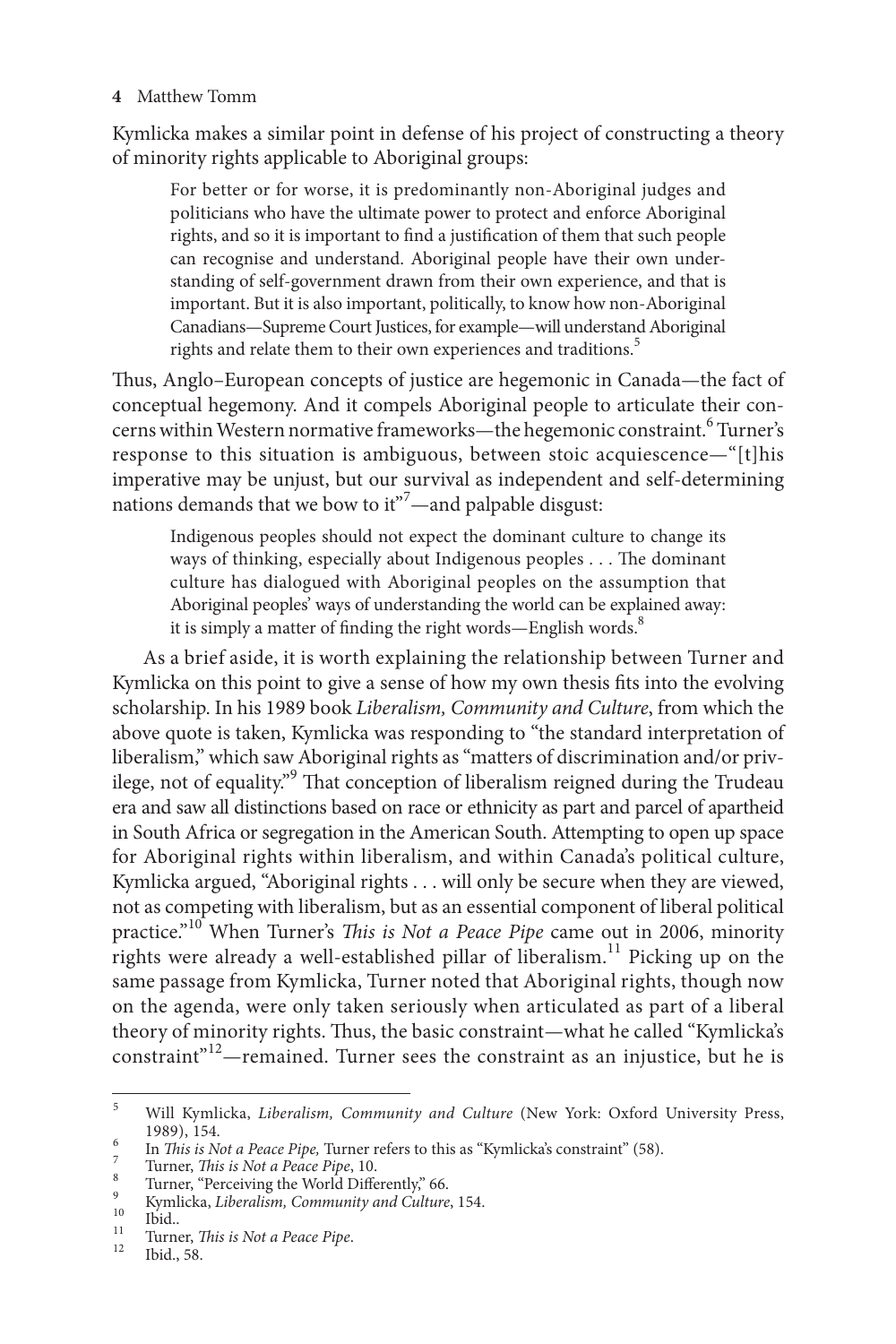doubtful that it will ever change; and so Aboriginal nations must "bow to it."<sup>13</sup> My thesis starts with the observation that there is a recent movement, gaining momentum, which represents a major deviation from the hegemony of Anglo-European justice; namely, the movement to give effect to Aboriginal legal traditions within Canada's legal system. This movement, however, must still confront the same challenge that Turner highlighted, which, as I understand it, includes both the political *and normative* challenge of reconciling itself with the fundamental principles underlying the idea of public reason.

### *Public Reason*

 If the hegemonic constraint represents an injustice, then what makes it unjust, and how might we respond? The idea of public justifiability provides some important answers. In its broadest form the idea is that the exercise of coercive power through the laws of a democratic regime is only legitimate if the laws are acceptable (or reasonable) from every citizen's point of view. It has been prominent in the Anglo-European tradition of political philosophy since the Enlightenment and can be discerned in the works of such canonical figures as Locke, Kant, Rousseau, Hegel, and Mill. Indeed, it may not be a stretch to say that as a general moral intuition about the legitimacy of law, the idea is a constituent part of the Western moral consciousness. Theories of public justification fall under many rubrics, but the most prominent accounts are associated with the theory of public reason. I will briefly introduce the (broadly-defined) liberal foundations of this idea, and then John Rawls's theory of public reason.

 Classically, liberals are strongly committed to individual autonomy, the idea that each person should be allowed to decide for herself how she will live her life and to what traditions she will give her allegiance. For the justification of coercive law, this privileging of autonomy manifests in a concern for consent—only consent can justify the use of coercion against a person. From this is derived the familiar dictum, "a social and political order is illegitimate unless it is rooted in the consent of all those who have to live under it."<sup>14</sup>

The centrality of consent in justifying a political order has led many philosophers to adopt the metaphor of a social contract to account for the legitimacy of law. John Locke spoke as if giving consent to political arrangements is something that citizens actually do: "The only way whereby any one divests himself of his natural liberty, and *puts on the bonds of civil society* , is by agreeing with other men to join and unite into a community.<sup>"15</sup> However, very soon philosophers started to conceive of the social contract as a hypothetical, not an actual, event. Immanuel Kant wrote, "[The original contract] is in fact merely an *idea* of reason, which none the less has undoubted practical reality; for it can oblige the legislator to frame his

<sup>13</sup> Ibid., 10.

Jeremy Waldron, "Theoretical Foundations of Liberalism," *The Philosophical Quarterly* 37, no. 147 (1987): 140. 15

<sup>15</sup> John Locke, "Second Treatise of Government," in *Second Treatise of Government* , ed. C. B. MacPherson (Indianapolis: Hackett Publishing Company, 1980), §95. Emphasis in original.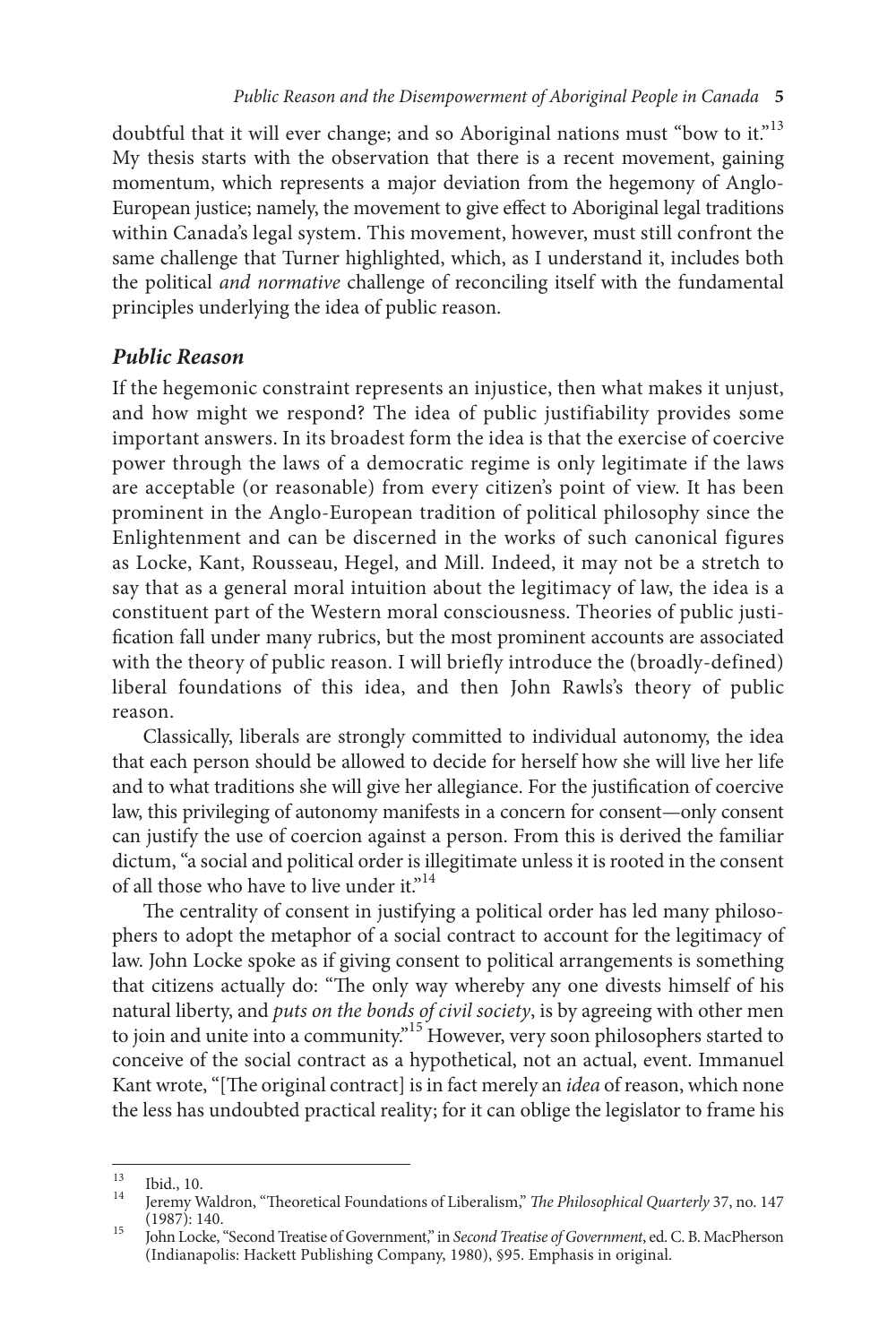laws in such a way that they could have been produced by the united will of the whole nation."<sup>16</sup>

 In this manner the idea of a social contract leads liberal theorists naturally from their focus on consent to justification. If the social contract is a hypothetical and not an actual meeting of citizens, then the only thing that can secure their unanimous consent is an arrangement that all citizens *as citizens* have reason to accept.

The aim of a contractual justification is to show that each member of society has a sufficient reason to agree to [the political] order, to acknowledge it, on the condition that other citizens acknowledge it as well. . . . [Consequently the] reasons invoked must be reasons from the point of view of each reasonable and rational person.<sup>17</sup>

 Hence we secure legitimacy for a society of actual citizens by showing that the laws are justified according to reasons that all reasonable citizens accept, and which, by that very fact, each actual citizen, insofar as he or she is reasonable, also accepts.

Perhaps the most influential contemporary theory of public reason is found in Rawls's seminal book *Political Liberalism*.<sup>18</sup> I will only introduce enough of his theory to clarify his central claim, that legitimate public reasons are ones that all reasonable people can reasonably be expected to accept.

Rawls's theory of public justification is a response to the profound diversity of ethical, cultural, and moral outlooks extant in all modern democratic societies. There are many different comprehensive religious, philosophical, and moral doctrines with many different perspectives on the nature of reality and the good life. Each person in society has a worldview informed by at least one. And importantly, they are all reasonable to either accept or reject. Rawls says, "Many of our most important judgments are made under conditions where it is not to be expected that conscientious persons with full powers of reason, even after free discussion, will all agree."<sup>19</sup> To the contrary, "[d]ifferent conceptions of the world can reasonably be elaborated from the different standpoints and diversity arises in part from our distinct perspectives. It is unrealistic . . . to suppose that all our differences are rooted in ignorance or perversity."<sup>20</sup> This is the fact of reasonable pluralism, and it creates a special challenge for public justification.

The question is, how can a law be justified to all citizens if they have different and incompatible beliefs about morality? It is natural to assume that when we exercise political power over our fellow citizens (by voting or legislating) we should do so according to the very best justifications we can come up with, where this implies that we exercise power according to what we believe is the moral truth. Rawls, however, disagrees. To offer justifications grounded in a comprehensive

 $16\,$ Immanuel Kant, "On the Common Saying: 'This may be True in Theory, but it does not Apply in Practice,'" in *Kant: Political Writings* , ed. H. S. Reiss (New York: Cambridge University Press, 1991), 79. Emphasis in original.

<sup>17</sup> 17 John Rawls, *Lectures on the History of Political Philosophy* (Cambridge: Harvard University Press, 2007), 14.

<sup>18&</sup>lt;br>19 18 John Rawls, *Political Liberalism* (New York: Columbia University Press, 2005).

Ibid., 58.

í Ibid.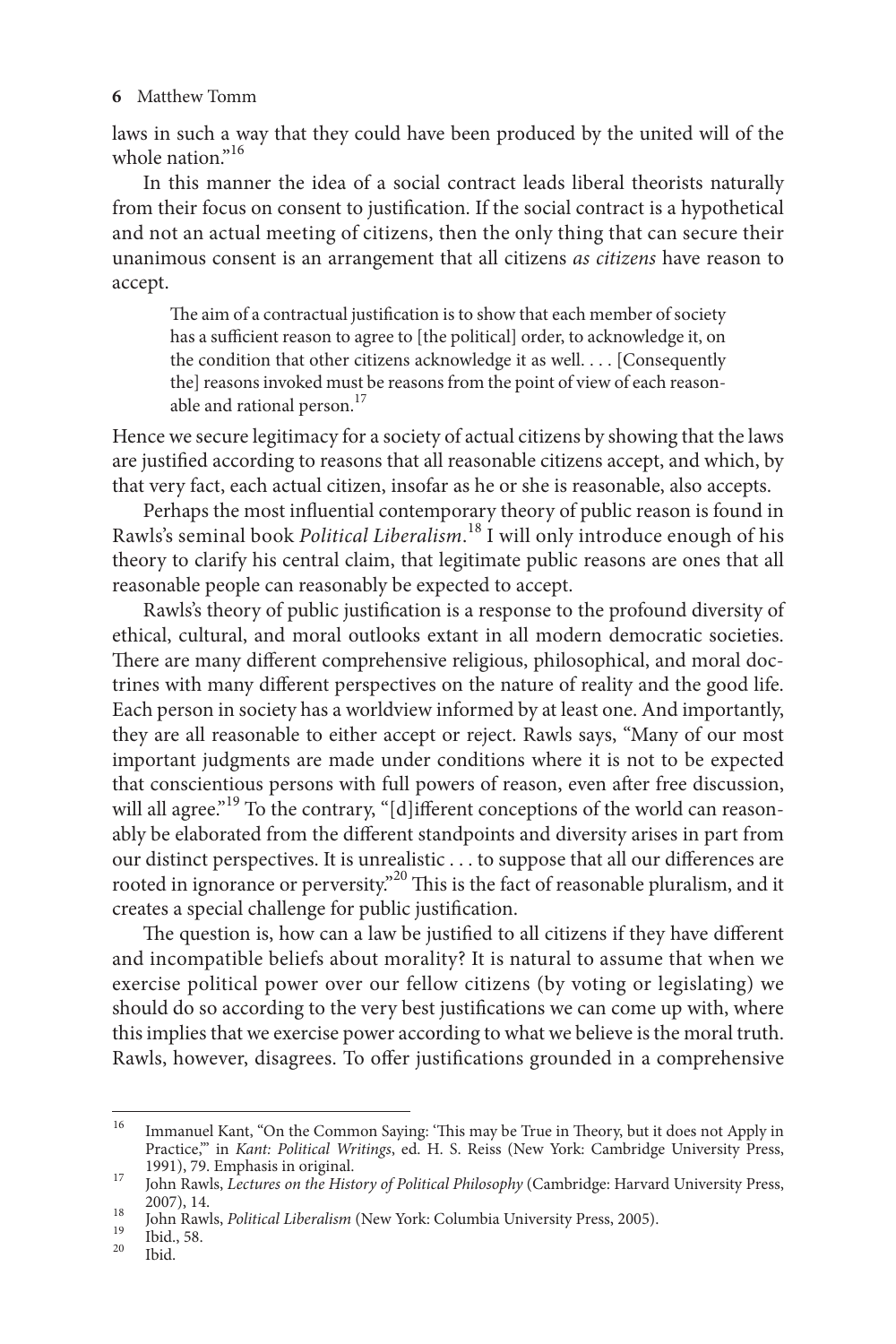conception of the moral truth would be to offer justifications that some citizens those who hold a different and incompatible comprehensive doctrine-could not accept. In such cases, we are assuming the stance of a dictator, "attempting to impose [our] own comprehensive doctrines" on them.<sup>21</sup> Instead, we must try to offer our fellow citizens reasons that they, given their comprehensive beliefs, can accept *as free and equal citizens* , "and not as dominated or manipulated, or under the pressure of an inferior political or social position."<sup>22</sup>

If we are not to appeal to comprehensive views for public justification, the question arises, "by what ideals and principles, then, are citizens as sharing equally in ultimate political power to exercise that power so that each of them can reasonably justify their political decisions to each other?"<sup>23</sup> The answer is that our public justifications must not attack or criticize any reasonable view, $^{24}$  and thus they must be "freestanding" or independent of any particular comprehensive view, appealing only to values and principles that are implicit in the public political culture of a democratic regime and that all reasonable people can be expected to accept.<sup>25</sup> These are public values, such as fairness, liberty, and a conception of citizens as free and equal. Public reasons are shared "in the sense that they are reasons for each in virtue of being reasons for all. $^{26}$ 

This requirement leads Rawls to the idea of a political conception of justice. To help citizens offer each other acceptable public justifications, a political conception of justice tries to give a reasonably systematic account of the public values.<sup>27</sup> Thus it starts from premises that all reasonable people in a constitutional democracy endorse and from there constructs a freestanding account of those basic ideas, including a reasonable ordering of the political values, such that, if its reasoning is correct, it will be consistent with all of the reasonable views in society. It is important to note that there may be multiple possible political conceptions of justice; the theory of public reason does not specify one.<sup>28</sup> Citizens must decide for themselves what conception is most reasonable. 29 Nevertheless, to count as reasonable, Rawls tells us that a conception of justice must contain at least three elements: (*i*) it must specify a list of certain basic rights, liberties and opportunities ("such as those familiar from constitutional democratic regimes"); ( *ii* ) it must assign a "special priority to those rights, liberties and opportunities, especially with respect to claims of the general good and of perfectionist values"; and (*iii*) it must include "measures assuring for all citizens adequate all-purpose means to make effective use of their freedoms."<sup>30</sup> Although not all reasonable comprehensive doctrines are

 $\frac{21}{22}$ Ibid., 480.

 $23$ Ibid., 446.

<sup>24</sup> Ibid., xliv.

 $25 -$ Ibid., xix, xlvi.

 $\ddot{\phantom{0}}$ Ibid., 453.

í Duncan Ivison, "The Secret History of Public Reason: Hobbes to Rawls," *History of Political Th ought* 18, no.1 (1997): 126.

 $\ddot{\phantom{0}}$ 27 Rawls, *Lectures on the History of Political Philosophy* , 6.

í Rawls, *Political Liberalism*, 1-li. Rawls suggests his own theory of "Justice as Fairness" as one possibility.  $29$  Ibid., xlviii.

 $\ddot{\phantom{a}}$ 

Ì Ibid., 450.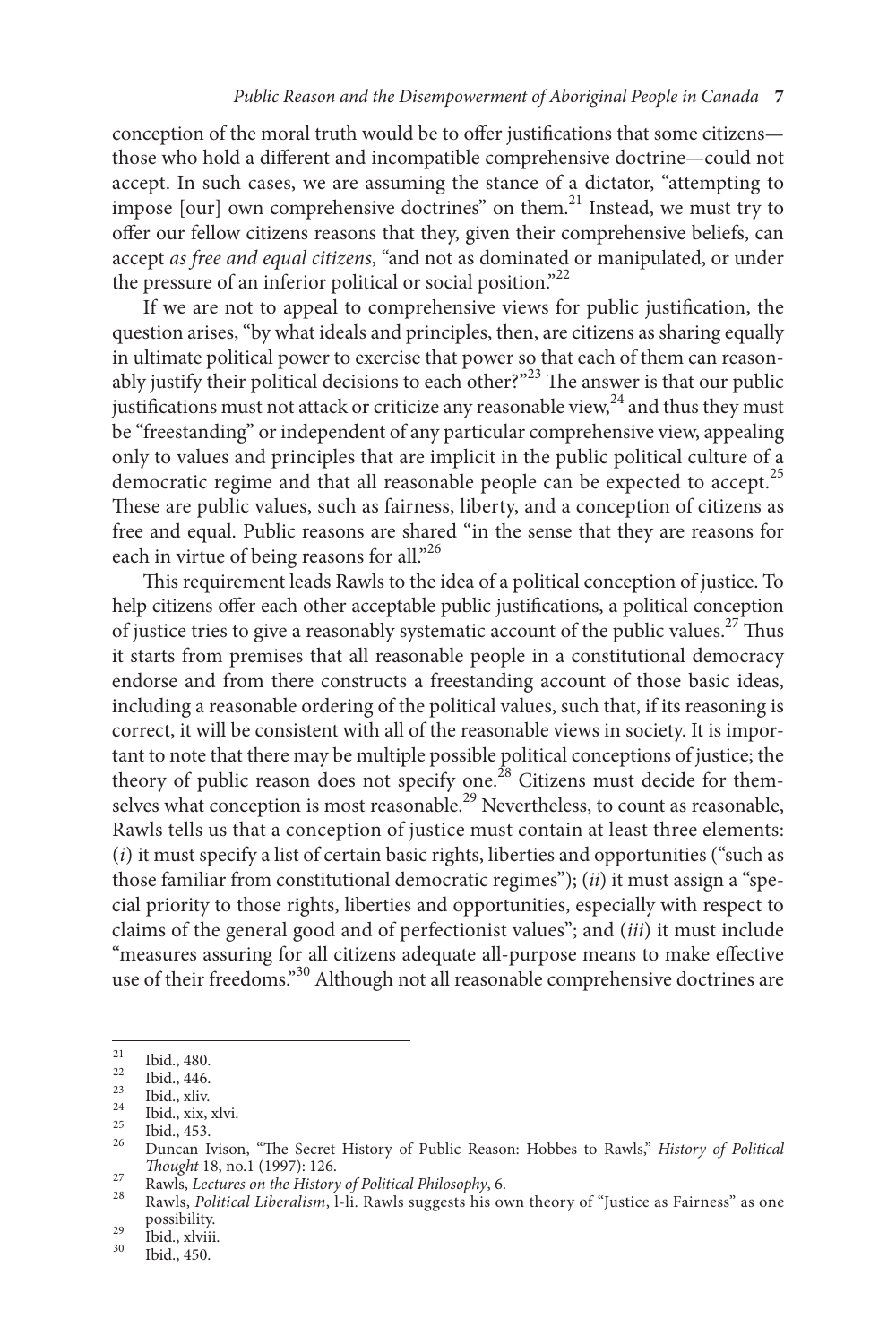liberal, all endorse a liberal political conception of justice. $31$  By conducting our discussions of fundamental political matters in these terms, "we can realize the ideal expressed by the principle of legitimacy: to live politically with others in light of reasons all might reasonably be expected to endorse."<sup>32</sup>

## *Public Reason and Conceptual Hegemony*

 A strong argument can be made that public reason provides a powerful tool to protect Aboriginal people from the overwhelming power of the state. What I have called conceptual hegemony involves two interrelated problems: (*i*) the problem of the majority imposing its comprehensive views on Aboriginal groups or governing according to its own controversial conceptions of the moral truth, and *(ii)* the problem of Aboriginal people having to adopt the justificatory framework of the majority because the majority refuses to consider reasons outside its preferred view—the hegemonic constraint. Both problems touch on issues of illegitimate public justification, which the theory of public reason is designed to address.

 According to Natalie Oman, in political situations in which one party holds the preponderance of power, "the almost overwhelming tendency . . . is for members of the dominant group to impose their standards of value and worldview upon the less powerful party."<sup>33</sup> Throughout Canadian history the government has adopted policies aimed at the assimilation of Aboriginal people to a common Canadian identity. Alan Cairns writes:

 Many of their cherished customs and rituals were banned—the potlatch on the West Coast in 1884 and the Sun Dance on the prairies in 1895. Residential schools were designed as agents of assimilation . . . The federal government in fact waged a cultural assault on the Indian peoples. 34

 Rawls's idea of public reason clearly condemns these actions. Any reasons rooted in imperial ideologies, or even more innocuous comprehensive conceptions of liberalism, would not count as legitimate public reasons because they are not compatible with the reasonable views of many Aboriginal people. On the other hand, without the ideal of public reason, the majority could rule according to its conception of the moral truth, and others would have no normative basis from which to resist. As Rawls says, if one group insists on governing according to its own comprehensive view, "others in self-defense can oppose [them] as using upon them unreasonable force.<sup>35</sup> This addresses problem  $(i)$ .

j 31 Ibid., xlvii.

Ì Ibid., 243. In Rawls's view, public reason only constrains citizens discussing "constitutional essentials and matters of basic justice" (ibid. 228–30). Other theorists maintain that public reason applies to the justifications for all laws. The distinction does not affect my argument here, as Aboriginal law is part of Canada's constitutional law per s 35 of the *Constitution Act* (Schedule B to the *Canada Act 1982* (UK), 1982, c 11).  $33 -$ 

<sup>33</sup> Natalie Oman, "Paths to Intercultural Understanding: Feasting, Shared Horizons, and Unforced Consensus," in *Intercultural Dispute Resolution in Aboriginal Contexts* , eds. Catherine Bell and David Kahane (Vancouver: UBC Press, 2004), 72.

<sup>34</sup> 34 Alan Cairns, *Citizens Plus: Aboriginal Peoples and the Canadian State* (Vancouver: UBC Press, 2000), 50.  $35 -$ 

<sup>35</sup> Rawls *, Political Liberalism* , 247.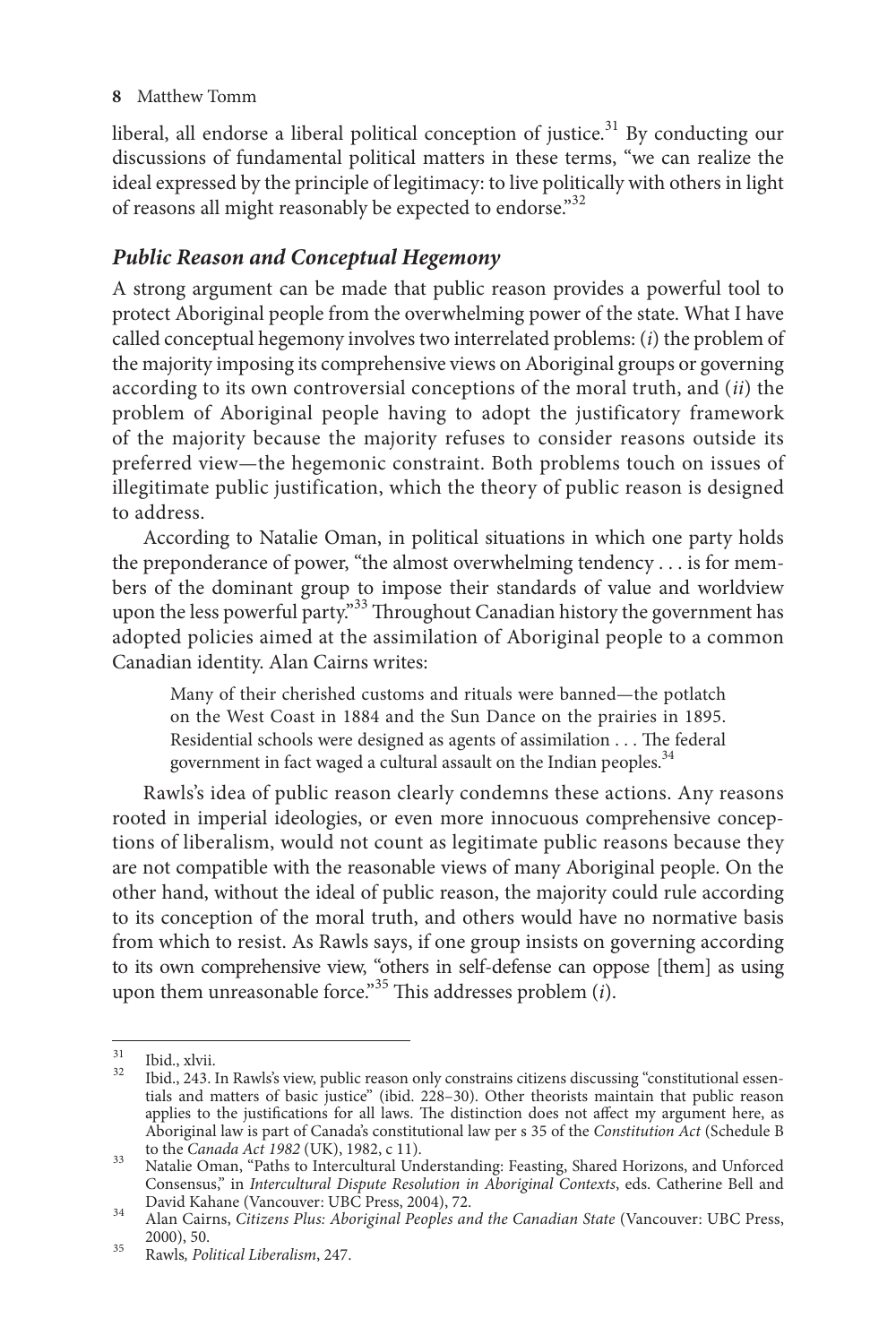Problem (*ii*) implies the exclusion of certain Aboriginal perspectives from public discourses, in essence by ignoring them.<sup>36</sup> Those who do not assimilate to the modes of argument that the majority prefers are excluded from the decision-making process; those who do are only able to communicate their interests using the majority's moral lexicon, which limits them to calling attention to interests that already conform to the majority's moral vision. Again, Rawls recognises the danger of assuming the universal validity of one's own ideals. Public reason encourages us to set aside cultural biases and offer fair terms of cooperation that are acceptable to reasonable people from all cultures in our society.

*Prima facie* , public reason would seem to condemn conceptual hegemony and give a plausible account of the harm it engenders. Yet many are not convinced that the constraints of public reason are to the benefit of Aboriginal groups. In particular, writers like Dale Turner worry that public reason is complicit in the very injustice it seeks to address: it may actually provide a normative justification for the hegemonic constraint.

 We have seen that Rawls's theory of public reason says that it is illegitimate for one group to impose its preferred justificatory framework on others, and that instead, reasons should be put in terms of a liberal political conception of justice. He writes, "A feature of public reasoning, then, is that it proceeds entirely within a political conception of justice" and references only public values having to do with individual rights, liberties, and the general welfare.<sup>37</sup> But when Aboriginal people complain of being constrained to the language of the majority, they are primarily referring to the language of liberalism.<sup>38</sup> Thus, to say with Rawls that reasons grounded in a uniquely Aboriginal worldview (an Aboriginal "comprehensive doctrine") are not appropriate for public discourses appears to confirm Turner's criticism exactly: "The kinds of explanations that are embedded in Aboriginal philosophies are not viewed as legitimate 'claims of [public] reason."<sup>39</sup> The complementarity between the hegemonic constraint and the constraints of public reason cannot, I think, easily be denied. $40$  Turner writes:

The irony of course is that contemporary discourses of political liberalism, whether expressed in the courts or policy frameworks for negotiation, are viewed to be the most just way of accommodating Aboriginal rights into a constitutional democracy. That Aboriginal peoples have their own understandings of their rights is secondary for political liberalism . . . In other words, political liberals do not recognise that a just political relationship

 $\frac{36}{37}$ 36 Laden, *Reasonably Radical: Deliberative Liberalism and the Politics of Identity* , 8.

j 37 Rawls, *Political Liberalism* , 453.

Ì Turner, *This is Not a Peace Pipe*; Alfred, *Peace*, *Power*, Righteousness; Tully, Strange Multiplicity: *Constitutionalism in an Age of Diversity* .

Ì <sup>39</sup> Turner, *This is Not a Peace Pipe*, 73.

í In earlier articulations of his theory, Rawls was unequivocal that we are not to appeal to comprehensive doctrines at any time when debating fundamental political matters (Rawls, *Political Liberalism*, 224-5). He later revised his position, adopting the "wide view" of public reason, according to which nonpublic reasons can be introduced into public discourse at any time, provided that in due course sufficient public reasons are offered to justify the same conclusions. This is an important revision, but I do not believe that it answers the present challenge. Rawls says, "[the proviso] does not change the nature of justification itself in public reason" (ibid., 463).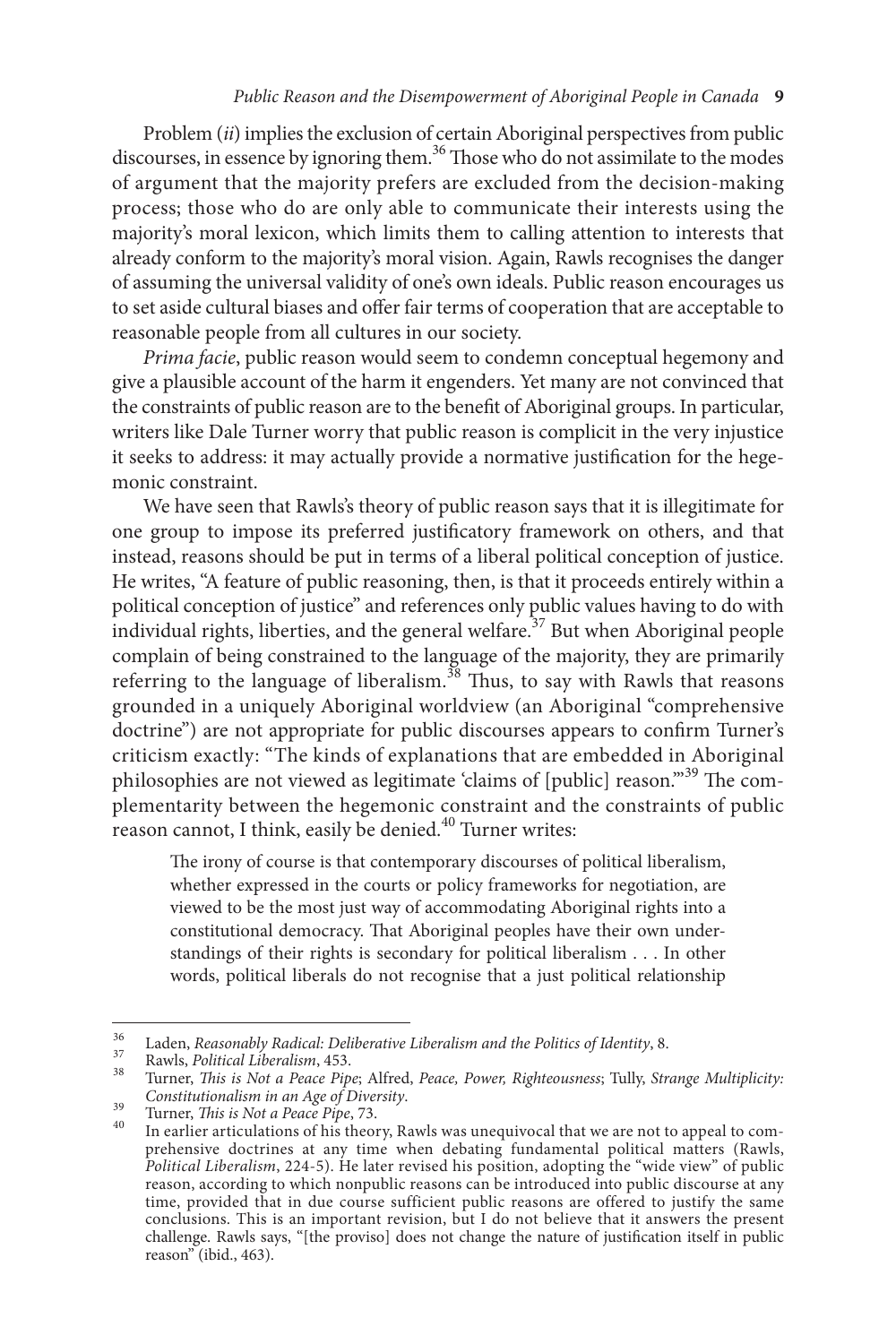demands that Aboriginal peoples tell their own stories and that these stories be given some effect through resolution of rights claims.<sup>41</sup>

 In the end, public reason as Rawls articulates it continues to subordinate nonliberal registers of justice, and it thereby disempowers those who reason in nonliberal terms. Reasons are instruments of power, and when one group can dictate that only reasons that are grounded in its tradition count, it usurps much decision-making power for itself. This describes the historical experience of many Aboriginal people. And it appears that Rawls's idea of public reason grounded in a liberal political conception of justice would endorse and reinforce that situation.

 I will not go into depth evaluating how Rawlsians may be able to answer this charge. However, I must consider one obvious response. Rawls may admit that his theory holds that distinctively Aboriginal perspectives should not, by and large, enter into public reason. And if the hegemonic constraint is understood as constraining Aboriginal people to the terms of a political conception of justice, then clearly public reason endorses it. But this goes for everyone else in society as well. Indeed, the whole point of the theory is to prevent unreasonable coercion justified by nonpublic reasons. Why, then, should Aboriginal people be an exception? Presumably they are not arguing that their particular philosophies should be imposed on everyone else, but only that the philosophy of the majority should not be imposed on them. For public matters, we adopt *liberal* conceptions of justice because liberalism is the philosophy of justice that seeks to respect reasonable pluralism. The common standpoint provided by a political conception of justice manifests a universal concern for others "as ends in themselves, as free and equal persons." 42

 Strange as it may seem, my sense is that most Aboriginal writers would not disagree with this response. Aboriginal commentators do not want to see *their* worldviews imposed on the majority. Taiaiake Alfred writes, "The kind of justice that indigenous people seek in their relations with the state has to do with restoring a regime of respect." 43 It would seem that most Aboriginal people do not reject the most basic value that underlies the idea of public reason, namely, respect for others as free and equal persons. Having said that, Aboriginal commentators clearly reject Rawls's way of trying to realize the ideal of legitimacy. The fact is that public reason is often perceived by those on the margins of society as exclusionary and disrespectful.<sup>44</sup> Whatever the merits of the ideal of public reason, Aboriginal writers are adamant that Aboriginal explanations need to play a larger role in how Aboriginal rights in Canada are theorized. 45 It may be that a more nuanced version of Rawls's theory can accommodate these concerns. I will not address that question here.<sup>46</sup> But as things stand, this is a real problem for public reason.

 $\frac{41}{42}$ Turner, "Perceiving the World Differently," 62.

<sup>43</sup> 42 Sharon Krause, "Partial Justice," *Political Th eory* 29, no. 3 (2001): 327–28.

í 43 Alfred, *Peace, Power, Righteousness* , 86.

í Tully, Strange Multiplicity; Turner, *This is Not a Peace Pipe*; Krause, "Partial Justice"; Bryan Garsten, *Saving Persuasion: A Defense of Rhetoric and Judgment* (Cambridge: Harvard University Press,  $2006$ ).

í 45 Turner, *This is Not a Peace Pipe*, 7.

í 46 For one interesting proposal in this regard, see Laden, *Reasonably Radical* .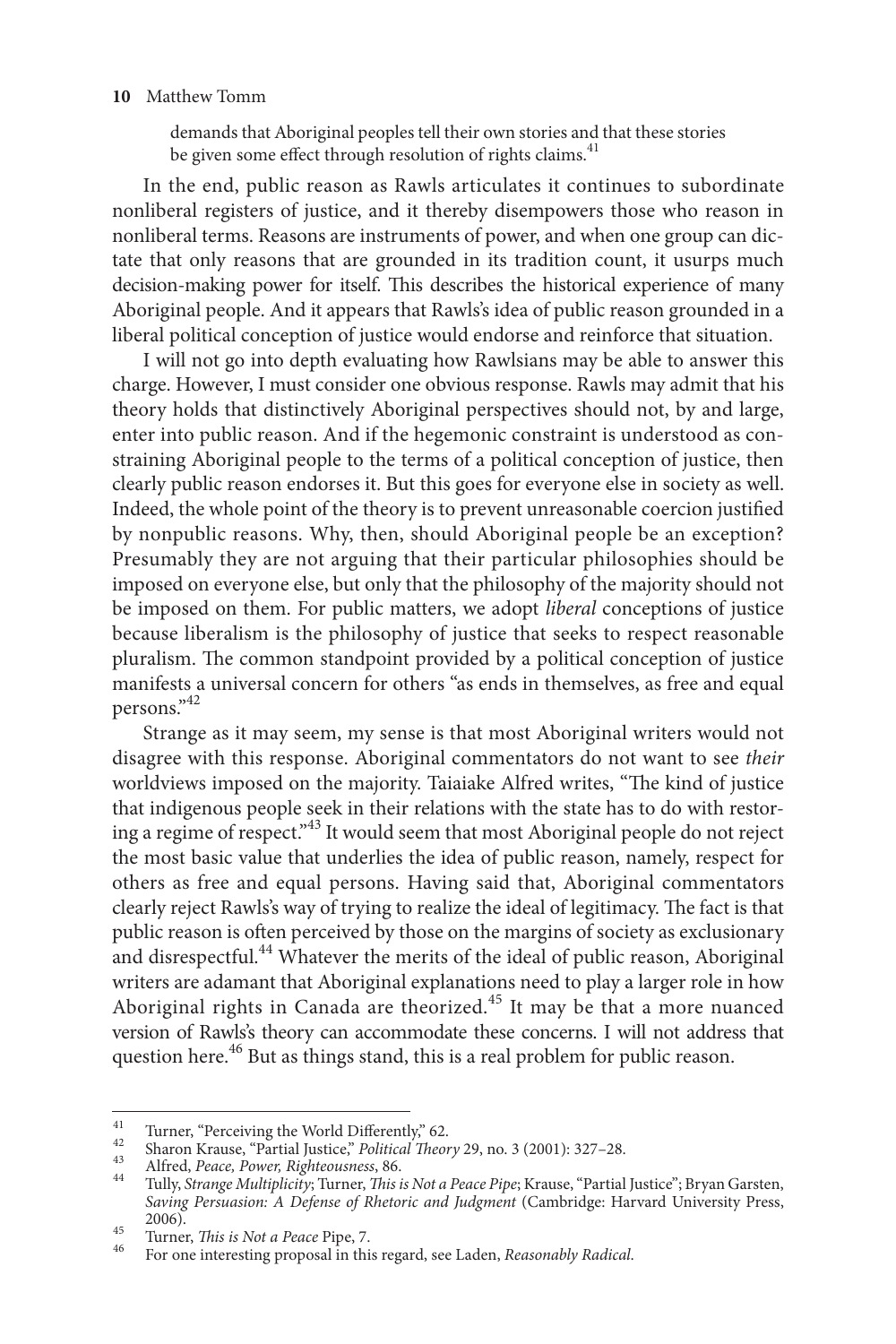## **Part II: Public Reason and the Canadian Jurisprudence**

 The canon of Anglo-European moral philosophy informs the moral culture of Canadian society—the values and principles many habitually draw upon when confronting questions of political justice. Though it would clearly be a stretch to say that all Canadian judges are Rawlsians, I do want to claim that most judges are aware of the fundamental ideas of public justifiability, of which Rawls's theory is the most prominent exemplar. Henceforth in this essay, "public reason" refers merely to the general idea that the laws should be justified according to reasons that all reasonable citizens should be able to accept, as opposed to ones that are persuasive only to this or that subset of the citizenry. It is this general principle, and not the systematized details of Rawls's particular theory, that we might expect to see in the Canadian jurisprudence if the idea of public reasons has an effect.

The question of whether public reason has functioned to exclude Aboriginal perspectives in the Canadian jurisprudence has no simple answer. I will, however, argue that it has greatly limited the degree to which Aboriginal *normative* perspectives have been allowed in. Yet in some respects judges have gone against the typical strictures of public reason to make space for Aboriginal views. Thus, in the case law we see judges wrestling with the tension between the requirements of legitimate public justification and the injustice of the hegemonic constraint.

## *The Inclusion and Exclusion of Aboriginal Perspectives in the Jurisprudence*

 In recent years, the Supreme Court of Canada has been increasingly cognizant of the unfairness of holding Aboriginal people to laws that do not incorporate their perspectives. The court said in *Delgamuukw v BC* that the goal of Aboriginal rights is "the reconciliation of the prior occupation of North America by distinctive aboriginal societies with the assertion of Crown sovereignty over Canadian territory.<sup>47</sup> Further, this must be achieved by the "bridging of aboriginal and nonaboriginal cultures"; consequently, "a court must take account of the perspective of the aboriginal people claiming the right . . . [T]rue reconciliation will, equally, place weight on each [perspective]."<sup>48</sup> On this principle, the court has done much to bring Aboriginal perspectives into the common law of Aboriginal rights, and considering the state of the law prior to the landmark case of *Calder v BC* , I think it cannot be denied that there has been a great deal of positive change.<sup>49</sup> I will briefly outline the main ways in which this has been accomplished.

In *R v Van der Peet*, the court adopted the "integral to the distinctive culture" test for Aboriginal rights. The test says that "in order to be an aboriginal right an activity must be an element of a practice, custom or tradition integral to the distinctive culture of the aboriginal group claiming the right." In judging this matter, "a court must take into account the perspective of the aboriginal people claiming the right." 50 In *Van der Peet* , Aboriginal perspectives are allowed into the

 $\frac{47}{48}$ 47 *Delgamuukw v British Columbia* , [1997] 3 SCR 1010 at para 81 [ *Delgamuukw* ].

<sup>49</sup> Ibid.

Î. 49 *Calder et al. v Attorney-General of British Columbia* , [1973] SCR 313, 1973 CanLII 4. Ĩ

<sup>50</sup> *R v Van Der Peet* , [1996] 2 SCR 507 at paras. 46, 49 [ *Van der Peet* ].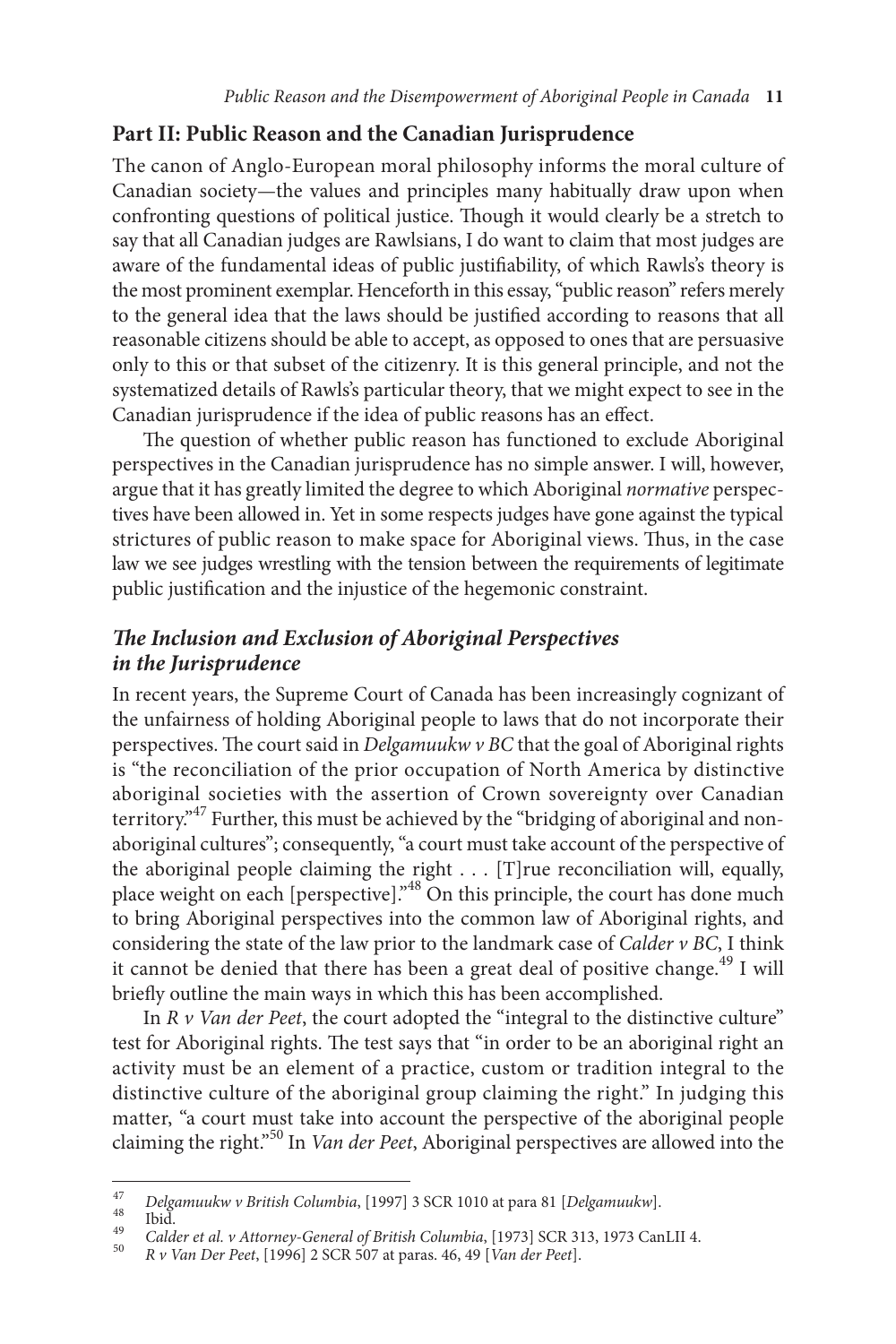articulation of Aboriginal rights in order to give content to those rights. That is, Aboriginal perspectives contribute to defining the *activities* that Aboriginal people may have a right to pursue. Further, the court admits that, due to the fact that Aboriginal traditions of knowledge and history are oral traditions, the rules of evidence must be relaxed to accommodate the special difficulties that come with trying to prove Aboriginal rights. *Van der Peet* has been the subject of much criticism for, among other reasons, its requirement that Aboriginal rights be framed in terms cognizable to the Canadian legal system, and the claim that judges are qualified to determine what was or was not of central importance to the group in question. At a minimum, however, it is clear that Aboriginal perspectives are meant to play a prominent role.<sup>51</sup>

 Aboriginal perspectives are also allowed into the analysis of Aboriginal title. Part of the test for Aboriginal title is exclusive occupation prior to the assertion of crown sovereignty. Again, the court is aware of the evidentiary difficulties this test imposes, and so it has made allowance for oral histories to be used as evidence to establish a claim.<sup>52</sup> Further, Aboriginal title contains an inherent limitation: "[L]ands subject to aboriginal title cannot be put to such uses as may be irreconcilable with the nature of the occupation of the land and the relationship that a particular group has [with it].<sup>53</sup> Again, Aboriginal perspectives are relevant to describing the content of Aboriginal rights.

These represent important and remarkable developments, despite the many persuasive critiques made and the great distance yet to go. However, it would be misleading to point to them as evidence that the idea of public reason does not operate in our jurisprudence to exclude Aboriginal perspectives. The theory of public reason is about the *justification* of law, or the evaluation of legal claims. For that reason we must look to the stage of justification to see if Aboriginal perspectives play a role. The above canvassed developments, however, do not concern normative evaluation. Instead, the use of Aboriginal views is limited to developments in the rules of evidence and the effort to describe the practices and content of aboriginal rights and title. In discussions of Aboriginal rights, *what we are talking about* is defined in part by the Aboriginal perspective, but *how we evaluate the debate* is not.

 Aboriginal principles of justice remain largely absent from the jurisprudence. For example, in *R v Sparrow* the court held that some infringement on Aboriginal rights will be justified when values of sufficient importance to the broader community are at stake.<sup>54</sup> Similarly, in *R v Gladstone* the court mentioned the pursuit

<sup>51</sup> 51 For a critique of the integral to the distinctive culture test see Russel L. Barsh and James Youngblood Henderson, "The Supreme Court's *Van der Peet* Trilogy: Naïve Imperialism and Ropes of Sand," *McGill Law Journal* 42 (1996-1997): 993; John Borrows, "Frozen Rights in Canada: Constitutional Interpretation and the Trickster," *American Indian Law Review* 22, no. 1 (1998): 37. For the sake of argument, and to give credit where credit is due, I have included the *Van der Peet* test as an example of the inclusion of Aboriginal perspectives in the jurisprudence. But these issues are by no means simple or settled; the test might also be charged with excluding, or distorting, Aboriginal perspectives, in the *way* it attempts to include indigenous views.

<sup>52</sup> For a critique see John Borrows, "Listening for a Change: The Courts and Oral Tradition," Osgoode *Hall Law Journal* 39, no. 1 (2001).

<sup>53</sup> *Delgamuukw v British Columbia* at para 128.

 54 *R v Sparrow* , [1990] 1 SCR 1075.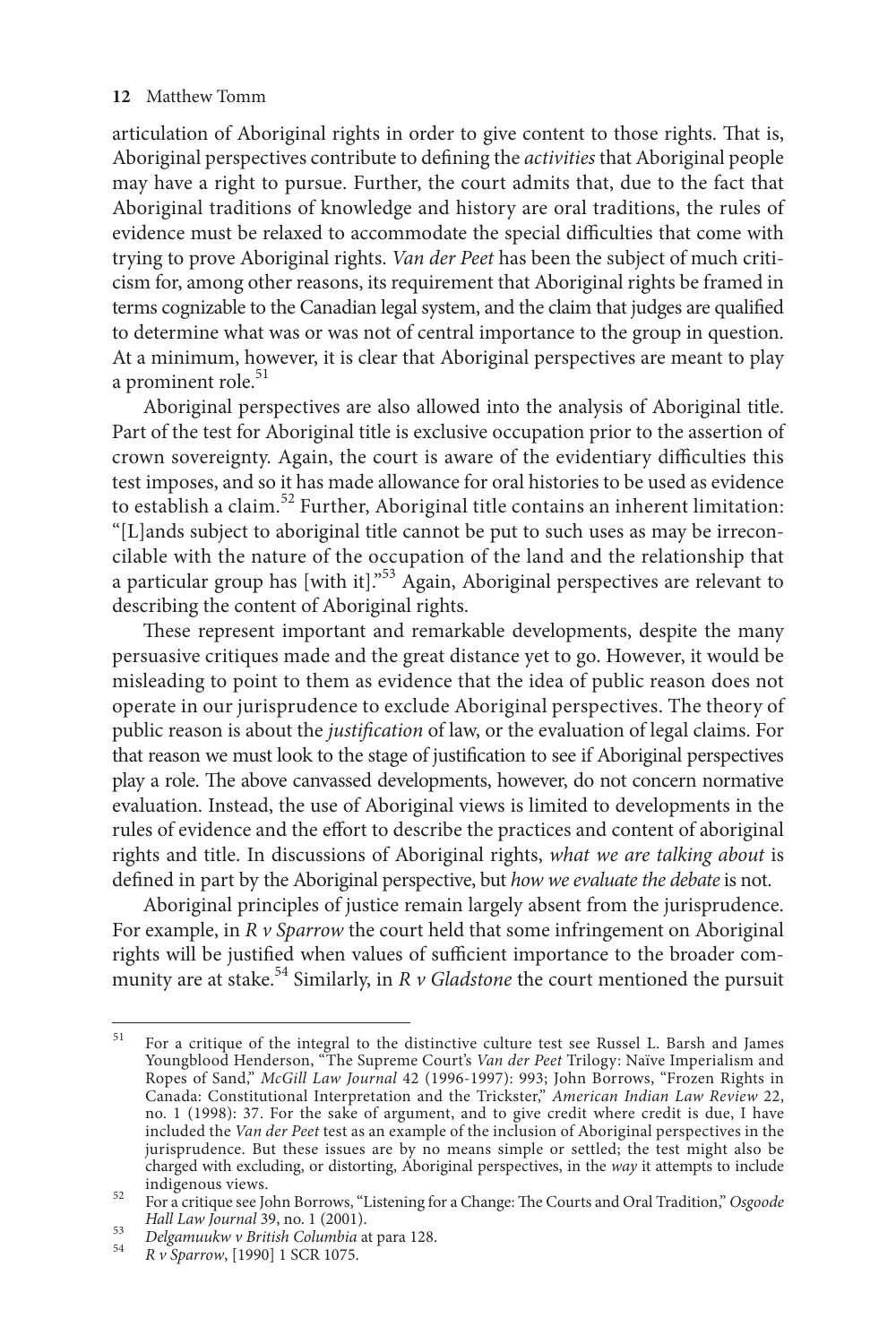of economic and regional fairness as a ground for infringement but made no mention of Aboriginal perspectives on justification.<sup>55</sup> *Delgamuukw* expanded the list of possible reasons for infringement to include the development of agriculture, forestry, mining, the general economic development of the province, the building of infrastructure, and the settlement of foreign populations. 56 Ideas of common law equity and justice were referenced; conspicuously absent was any mention of Aboriginal principles of justice, morality, or politics.

 In response to *Delgamuukw* , John Borrows has argued that the oral histories that the *Gitksan* and *Wet'suwet'en* witnesses offered in support of their land claim contained, in addition to a *description* of land use practices, an account of a "normative order" that questioned the legitimacy of the state by offering "a competing jurisprudential narrative."<sup>57</sup> However, "[t]he Court did not strongly acknowledge the binary nature of this testimony, which comprised both a 'subjective and evaluative' aspect and a 'scientific and objective aspect."<sup>58</sup> But to remove the normative dimensions of Aboriginal oral histories and appropriate only their descriptive aspects is to fundamentally change the nature of those claims. The *adaawk* and *kungax* , or the songs, stories, laws, and rituals that attest to the people's legal regime, are not the observations of an anthropologist, something merely to be evaluated. Rather, they are themselves standards of evaluation; they "are something to be evaluated and something to evaluate by.<sup>59</sup> Thus, though the court has incorporated Aboriginal perspectives into its analyses, it has problematically distilled out the normative dimensions of those perspectives—what Borrows calls the "subjective and evaluative aspect"—leaving only descriptive claims.

 It should be noted that this point has not gone totally unnoticed by the Supreme Court. In *R v Marshall; R v Bernard*, LeBel J. wrote in a concurring opinion: "The role of the aboriginal perspective cannot be simply to help in the interpretation of Aboriginal practices in order to assess whether they conform to common law concepts of title. The aboriginal perspective shapes the very concept of aboriginal title."<sup>60</sup> And then, quoting Borrows, he wrote:

 Aboriginal law should not just be received as evidence that Aboriginal peoples did something in the past on a piece of land. It is more than evidence: it is actually law. And so, there should be some way to bring to the decision-making process those laws that arise from the standard of the indigenous people before the court.<sup>61</sup>

## *Case Study: Platinex Inc v Kitchenuhmaykoosib Inninuwug First Nation*

 Aboriginal perspectives have also been allowed into the jurisprudence through the test for the granting of interlocutory injunctions. Though the analysis for

<sup>55&</sup>lt;br>56 55 *R v Gladstone* at para 75.

<sup>57</sup> 56 *Delgamuukw v British Columbia* at para 202.

<sup>58</sup>  $\frac{57}{10}$  Borrows, "Listening for a Change," 26–27.

<sup>59</sup> 58 Ibid., 27–28. Internal quotes from *Delgamuukw v British Columbia* at para 268.

<sup>60</sup> Ibid., 28.

<sup>.</sup> 60 *R v Marshall; R v Bernard* , [2005] 2 SCR 220 at 130 [ *Marshall; Bernard* ].

Ĩ 61 Ibid. Internal quotes from John Borrows, "Creating an Indigenous Legal Community," *McGill Law Journal* 50 (2005): 173.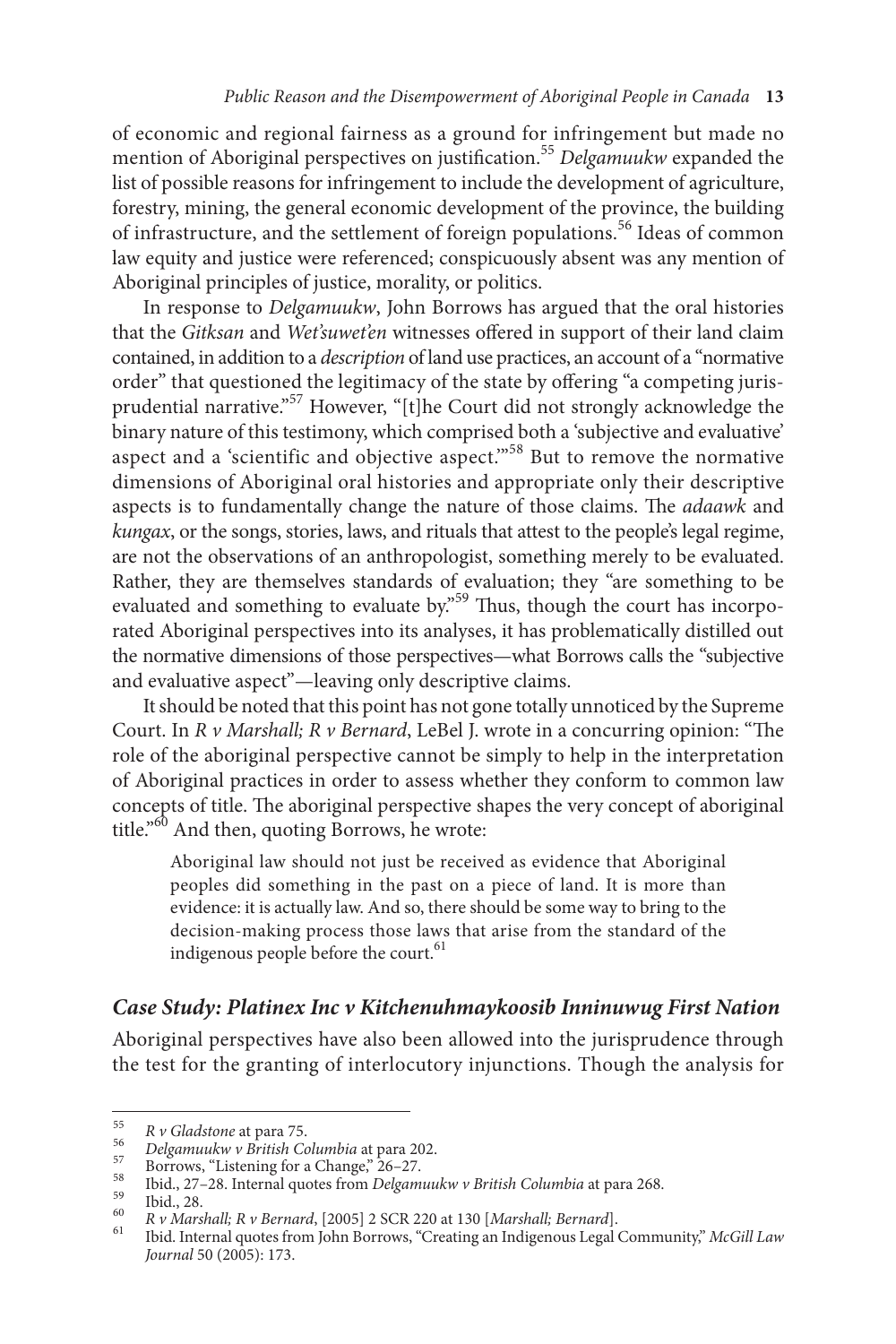injunctions cannot establish an Aboriginal right or title claim, the cases in this area display the tension between the requirements of public justification and the injustice of the hegemonic constraint. I will discuss this in relation to a particularly interesting line of cases in which the *Kitchenuhmaykoosib Inninuwug* (KI) First Nation of Ontario applied for an interim injunction against a mineral prospecting company, Platinex Inc., to prevent it from drilling on lands over which KI had a disputed claim.

The KI Nation is an Anishinaabe First Nation from Northern Ontario, which holds reserve land on Big Trout Lake, 377 miles north of Thunder Bay. Its traditional lands, however, extended beyond the reserve and were the subject of a Treaty Land Entitlement Claim (TLE claim) against the Ontario government to determine whether it had Aboriginal title to some of those lands under Treaty 9. Platinex Inc. was a prospecting company that conducted exploratory drilling in search of mineral deposits. It had a number of mining claims and leases on KI's traditional territories. Platinex was on notice of KI's unresolved claim. Nevertheless, it wanted to begin drilling. It was in contact with KI prior to commencing its work and KI was receptive to the possibility of exploiting these mineral deposits. However, KI was clear that it would need to be involved in the planning process, to be sure that its interests in its traditional lands would be respected. Dialogue between the two parties broke down when Platinex refused to sign KI's consultation protocol.

KI's legal saga in relation to this dispute took place in three main stages:

- 1. After it became clear that Platinex would not engage its consultation protocol, KI applied to the court to enjoin them from further drilling. They were successful at trial in 2006, and Platinex was ordered to stop its work and enter into consultations with KI. 62
- 2. The parties then made a bona fide attempt to negotiate a settlement but were unable to do so. When the interim injunction was set to expire, the parties appeared in court again in 2007 to determine whether to make the interim injunction permanent pending the resolution of KI's land claim. Platinex was successful, giving them permission to drill. $^{63}$
- 3. Some members of the KI First Nation were unable to accept this decision in light of their duty, according to their own laws, to act as stewards to their traditional territories, and so they defied the court order and maintained certain roadblocks. Platinex took them to court again and in 2008 eight members of KI were charged with contempt of court and sentenced to six months in prison.<sup>64</sup>

 I will consider each stage of this saga in light of this essay's theme of public justification and the exclusion of Aboriginal normative perspectives.

<sup>62</sup> 62 *Platinex Inc v Kitchenuhmaykoosib Inninuwug First Nation* , [2006] OJ No 3140, 2006 CanLII 26171 [ *Platinex 2006* ]. 63

<sup>63</sup> *Platinex Inc v Kitchenuhmaykoosib Inninuwug First Nation* , [2007] OJ No 1841, 29 CELR (3d) 116 [ *Platinex 2007* ]. 64

<sup>64</sup> *Platinex Inc v Kitchenuhmaykoosib Inninuwug First Nation* , [2008] OJ No 1014, [2008] 2 CNLR 301 [Platinex 2008]. This sentence was reduced on appeal to 10 weeks: Platinex Inc v Kitchenuhmaykoosib *Inninuwug First Nation* , 2008 ONCA 533 (CanLII).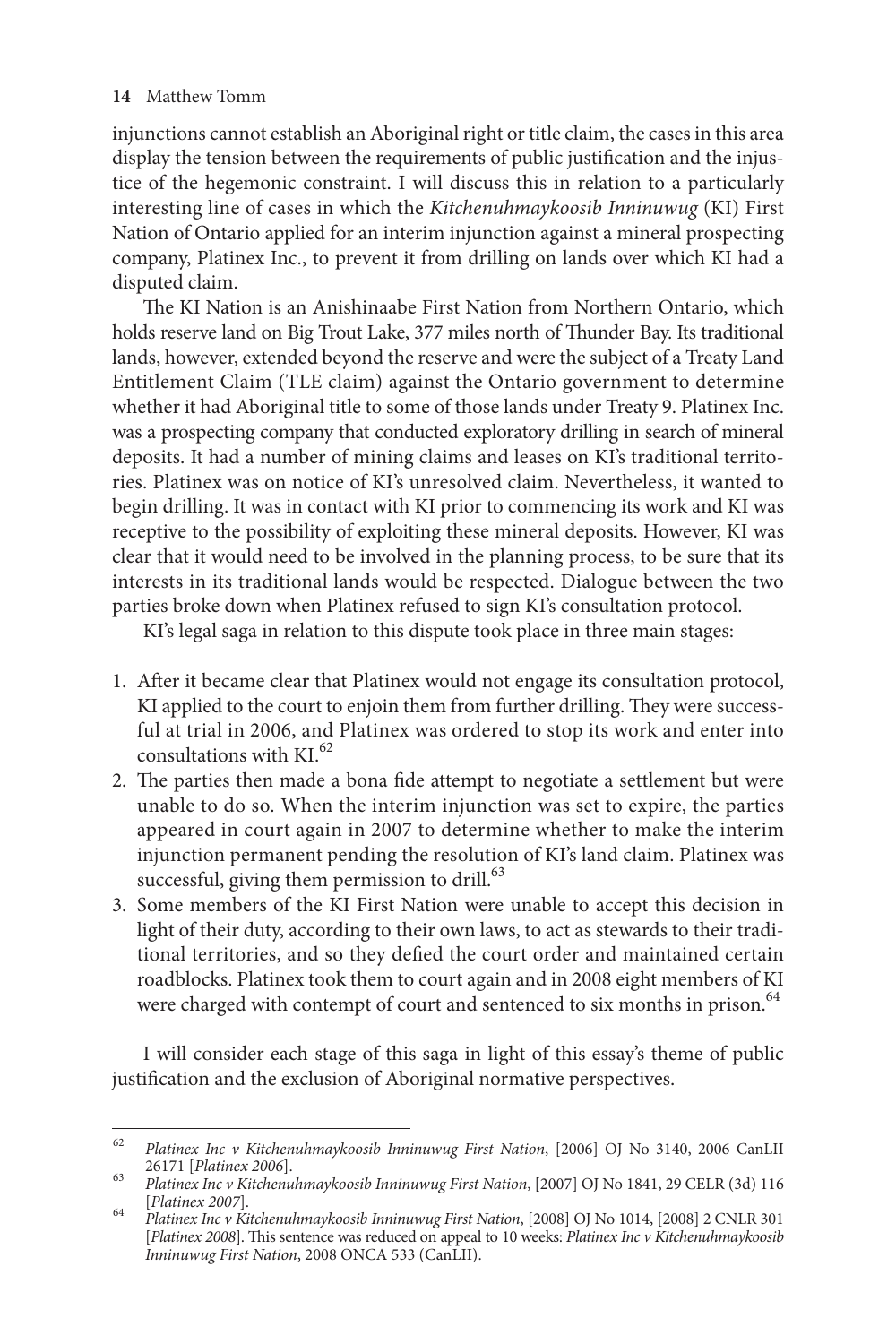## *KI stage 1*

 From the outset, it was clear that this was a case where competing standards of evaluation were at play. Justice G. P. Smith began his 2006 judgment saying:

This case highlights the clash of two very different perspectives and cultures in a struggle over one of Canada's last remaining frontiers. On the one hand, there is the desire for the economic development of the rich mineral resources . . . Resisting this development is an Aboriginal community fighting to safeguard and preserve its traditional land, culture, way of life and core beliefs.

The requirements for granting an injunction are as follows:

- *i*) That there be a serious question to be tried as to the existence of a right and possible breach thereof
- *ii*) That without an injunction, irreparable harm will occur
- *iii*) That the balance of convenience favours the grant of the injunction

 KI passed the first stage, on account of its TLE claim. At the second stage, it was clear that Smith J. was receptive to KI's account of the harm that it would suffer if an injunction were not granted. He said, "Irreparable harm may be caused to KI not only because it may lose a valuable tract of land in the resolution of its TLE claim, but also, and more importantly, because it may lose land that is important from a cultural and spiritual perspective." And again:

 It is critical to consider the nature of the potential loss from an Aboriginal perspective. From that perspective, the relationship that Aboriginal peoples have with the land cannot be understated. The land is the very essence of their being. It is their very heart and soul. No amount of money can compensate for its loss. Aboriginal identity, spirituality, laws, traditions, culture, and rights are connected to and arise from this relationship to the land. That is a perspective that is foreign to and often difficult to understand from a non–Aboriginal viewpoint. 66

In light of these considerations, Smith J. found that KI stood to suffer irreparable harm.

These passages indicate that Aboriginal perspectives were not excluded from the court's reasoning, even when it came time to *evaluate* states of affairs. In determining if Platinex's drilling would cause KI to suffer harm, Smith J. considered the centrality of land to Aboriginal spirituality, culture, law, and identity. I do not want to unfairly downplay the significance of this. However, it is worth considering the statements in light of the factum that KI submitted to the court, in order to see what arguments KI made in court and which ones were persuasive to Smith  $I^{67}$ 

<sup>65&</sup>lt;br>66 Platinex 2006 at para 1.

۱. Ibid. at para 80.

ŗ Kitchenuhmaykoosib Inninuwug et al., "Factum of the Moving Party, on Motion for Injunction" (19 June 2006), Thunder Bay 06-0271, http://www.pdac.ca/pdac/conv/2007/pdf/ts-kemptonki-offence-factum.pdf.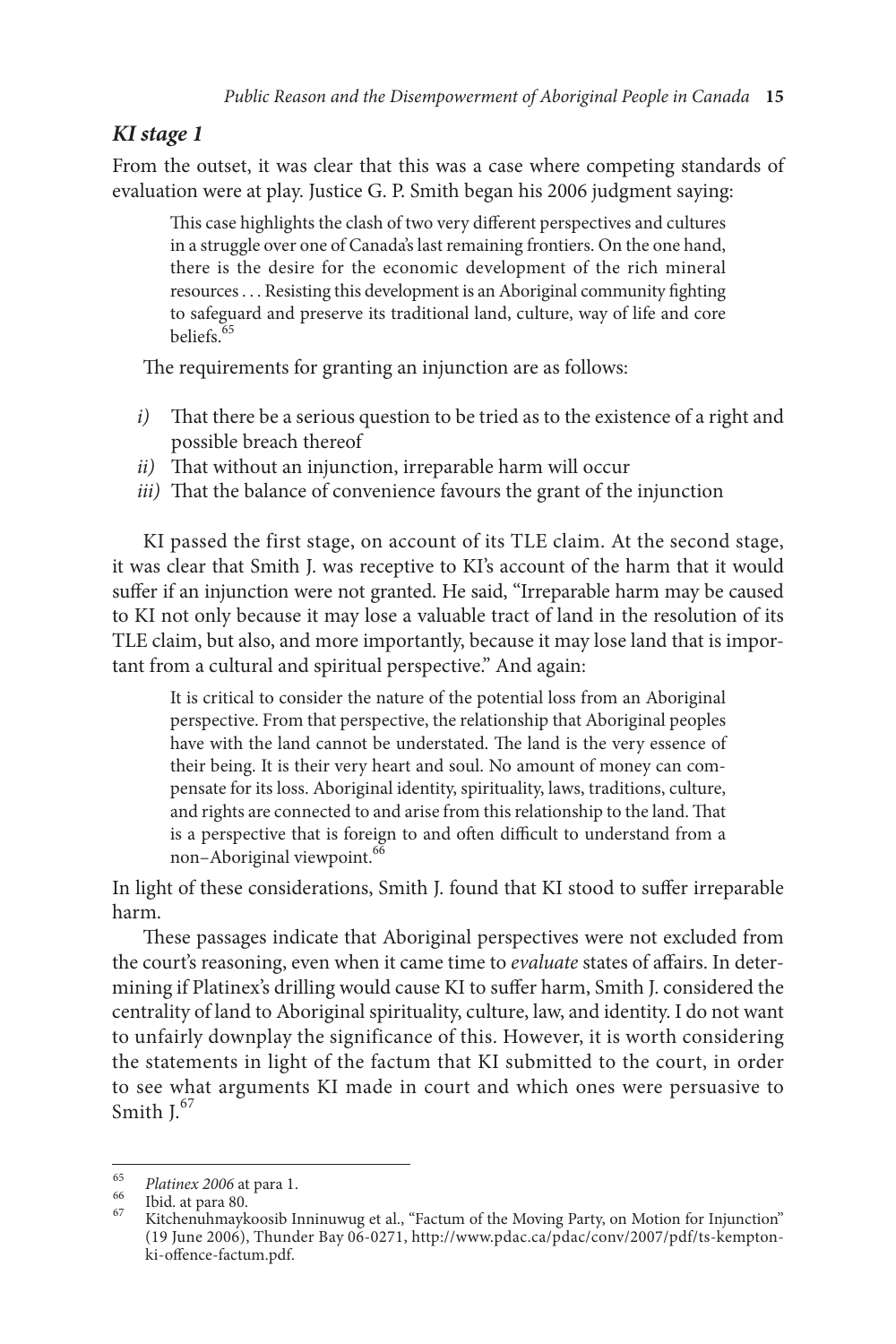In KI's factum, which set out its arguments at trial, KI made two distinct claims about the importance of indigenous laws. First, it argued that the court should give respect to KI's beliefs about its laws because to fail to do so would undermine its culture and the social well–being of KI people. Second, it argued that the court should take heed of its laws because they are real and authoritative laws, which are sufficient by themselves to create real legal obligations.

Regarding the first, KI argued that its history has involved repeated foreign impositions and outside influences, leaving the community with little control over its own destiny. This has contributed to "psycho-biological, situational, socio-economic, and cultural stress."<sup>68</sup> By "cultural stress" they meant

the loss of confidence in the ways of understanding life and living that have been taught within a particular culture. It comes about when the complex of relationships, knowledge, languages, social institutions, beliefs, values, and ethical rules that bind a people and give them a collective sense of who they are and where they belong is subjected to imposed change.<sup>69</sup>

The loss of land and of control over their lives has "weakened social and political institutions" and contributed to high levels of poverty, alcoholism, and suicide. Further, the factum argued that KI believes it has a "spiritual stewardship relationship" with the land and an obligation assigned to it by the Creator to protect the land for future generations. "All of these are viewed by KI as core elements of its identity and culture."<sup>70</sup>

 Clearly, these arguments speak to a distinctive aboriginal perspective. But the reasons—the values—that they try to engage *in the judge* are not distinctively Aboriginal. They are indeed public values: respect for others as free and equal, regardless of their religious, moral, or philosophical comprehensive doctrines. They ask the judge to avoid making laws that unfairly attack their Aboriginal identity, or their "reasonable comprehensive views," to use the Rawlsian term. And they also point to noncontroversial public values of social and physiological well– being to explain why their beliefs should be shown respect. The point is not that KI traditional laws and values are themselves grounded in the liberal value of respect for citizens as free and equal; rather these arguments, offered to the judge, are couched in such public reasons.

 Justice Smith found this reasoning persuasive. Indeed, few would deny that the public values that KI connected with its distinctive beliefs are compelling. Furthermore, accepting Aboriginal perspectives into a judgment in this way is nonthreatening to the Anglo-European value structure of the common law. The law is familiar with the idea of respect for diverse belief systems. The unique KI relationship with its lands might be, as Smith J. said, "difficult to understand from a non-Aboriginal viewpoint,"<sup>71</sup> but the law can still connect it to public values that we can all understand and can accord it due respect, as one might respect another's religious beliefs. However, to respect another's religious, spiritual, or cultural

<sup>68&</sup>lt;br>69 Ibid., 5.

۱. Ibid.

Ibid., 9. 71

Platinex 2006 at para 80.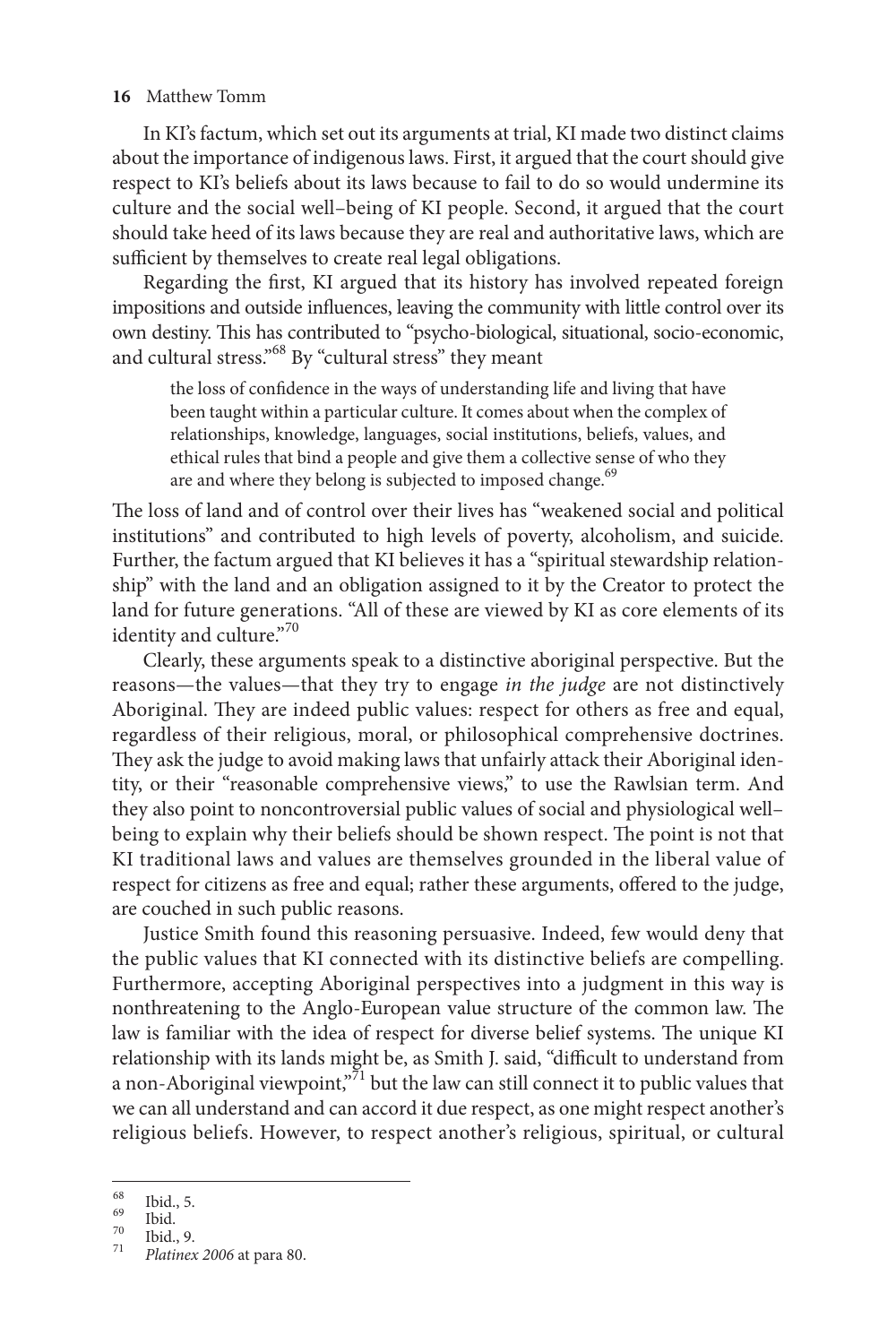beliefs is not the same thing as to use those beliefs as a foundation for making normative judgments.

The second line of argument appears on its face very similar to the first. It also points the judge to KI's distinctive beliefs about land, spirituality, and law. But this line of argument asks the judge to respect them not as reasonable *beliefs* but as real *law*. The factum claimed that the mere apprehension of harm to the earth brought about by Platinex's drilling operations "is enough to disrupt KI's relationship with and trust of the lands." Accordingly, the cautious approach to development that they recommend "is based on experience of KI people over millennia, and is entitled to respect as an aspect of KI's own Aboriginal law.<sup>772</sup> Later they stated that "Aboriginal perspectives are not merely points of view, they are Aboriginal law. As such, they have become part of the constitutional law of Canada." And as authority for this point they cited Lebel J. in *R v Marshall; R v Bernard* (who quotes John Borrows):

The Aboriginal perspective shapes the very concept of Aboriginal title [and other rights]. "Aboriginal law should not just be received as evidence that Aboriginal peoples did something in the past on a piece of land. It is more than evidence: it is actually law. And so, there should be some way to bring to the decision-making process those laws that arise from the indigenous people before the court."<sup>7</sup>

Thus, they argued, the moratorium that the KI community placed by consensus on Platinex's activities was "a manifestation of KI's own law, deriving from the Law of the Creator, which includes making decisions that ensure protection of KI's traditional territory for this and future generations . . . To defy the moratorium . . . is, to KI, to defy the Law of the Creator. This is irreparable harm.<sup>74</sup>

It is clear that this line of argument is distinctly, though subtly, different from that found in the first line. Part of the irreparable harm that was argued at trial had to do with the harm of violating a real law, regardless of the effect that may have on the KI identity. Smith J.'s judgment did not address the claim that KI law is sufficient on its own to create legal obligations. He did not speak to the status of Aboriginal norms as standards of evaluation in their own right. 75

## *KI Stage 2*

 The second stage of KI's legal saga began when the parties reconvened in 2007 to determine whether the initial interim injunction should be extended.<sup>76</sup> By

j <sup>72</sup> Kitchenuhmaykoosib Inninuwug et al., "Factum of the Moving Party," at  $11-12$ .

j 73 Kitchenuhmaykoosib Inninuwug et al., "Factum of the Moving Party," at 23–24; *Marshall; Bernard* at 130; Borrows, "Creating an Indigenous Legal Community," 173. The addition in brackets is from the KI factum.

 $74$  Kitchenuhmaykoosib Inninuwug et al., "Factum of the Moving Party," at 24.

j  $75$  Ariss and Cutfeet make a similar point: "...Justice Smith separated KI's cultural and spiritual perspective from legal rights as narrowly defined in Euro-Canadian terms" ("Kitchenuhmaykoosib *Inninuwug* First Nation," 37). Ariss and Cutfeet's paper, which came to the author's attention only after this article had been written, offers an insightful discussion of the KI cases.

<sup>76</sup> 76 KI's Land Claim Entitlement Claim was rejected while the case was being heard in 2007, raising concerns of sharp practice on the part of the Crown (Ariss and Cutfeet, " *Kitchenuhmaykoosib Inninuwug* First Nation," 30).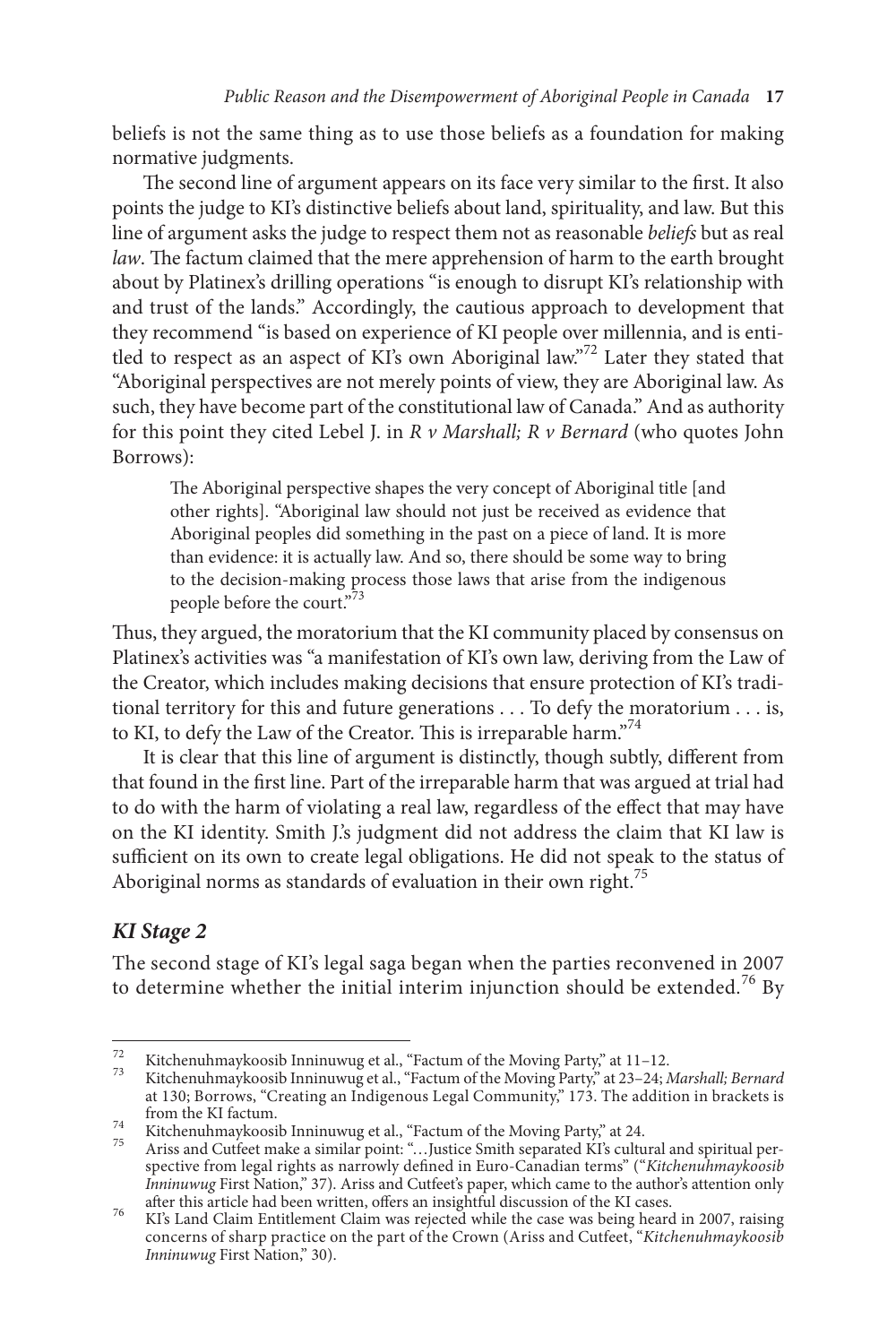this time the parties had tried to reach a settlement but were unsuccessful due to their very different ideas about the consultation and accommodation KI was owed. Again, Smith J. went through the analysis for interlocutory relief. Whereas previously he ruled that allowing Platinex to drill would cause irreparable harm, this time he ruled that KI had not proven this aspect of its case. On the other hand, Platinex would suffer irreparable harm, since to extend the injunction would mean the loss of investment and profits and the likely bankruptcy of its business.

 The key point of contention was again the question of irreparable harm. Platinex argued that the potential harm of its drilling operations to the land was minimal, claiming that exploratory drilling is merely "transient."<sup>77</sup> KI disagreed, claiming that from an Aboriginal perspective even "minimal" alteration can be, and in this case was, very serious.<sup>78</sup> The disagreement did not appear to concern the mere physical impact of the drilling. KI was certainly more concerned about unanticipated effects of the operations; but both parties knew basically the planned extent of Platinex's proposal. Rather, they disagreed over whether this counted as minimal harm because they had very different understandings of what it means to harm the land.

 Among the documents that KI submitted to the court was a 1983 report titled "Keeping our Land in the Way that Has Been Handed On to us From our Ancestors," which described KI's understanding of land. The report, which Smith J. quoted in his 2007 judgment, says, "the concept of natural resources is foreign to the cultural worldview of the Big Trout Lake First Nation." On the other hand,

 in [the] non-Aboriginal world view "people" and "natural resources" are conceptually set against each other . . . The term natural resources implies that natural resources are objects. They are spiritually disconnected from human beings . . . For the people of the Big Trout Lake First Nation what non-aboriginal society refers to as natural resources are the centre of the expression of the created order with which our people are in intimate relationship . . . [Our] emphasis is on retaining an intimate relationship with everything the Creator placed in our lands. This is a character of dialogue between our people and our land.<sup>79</sup>

 In his study on Anishinaabe law, Aaron Mills echoes these claims. Speaking to the Anishinaabe's fundamentally relational understanding of reality, Mills writes, "for the Anishinaabek, everything is alive. In our language, *Anishinaabemowin* , almost everything is considered alive—even rocks, drums or tea kettles."<sup>80</sup> Moreover, "Anishinaabe world views hold that many animate nonhuman beings are full persons with temperaments, volitions, and preferences.<sup>81</sup> Similarly Paul Driben writes, "Above all, [the Anishinaabe] philosophy is based on the principle that the plants, animals, and minerals which coexist with humankind must be treated

<sup>77&</sup>lt;br>78 Platinex 2007 at para 76.

<sup>79</sup> Ibid. at para 77.

<sup>80</sup> Ibid. at para 119.

 $\overline{a}$ 80 Mills, "Aki, Anishinaabek, kaye tash Crown," 115.

ľ Ibid., 116.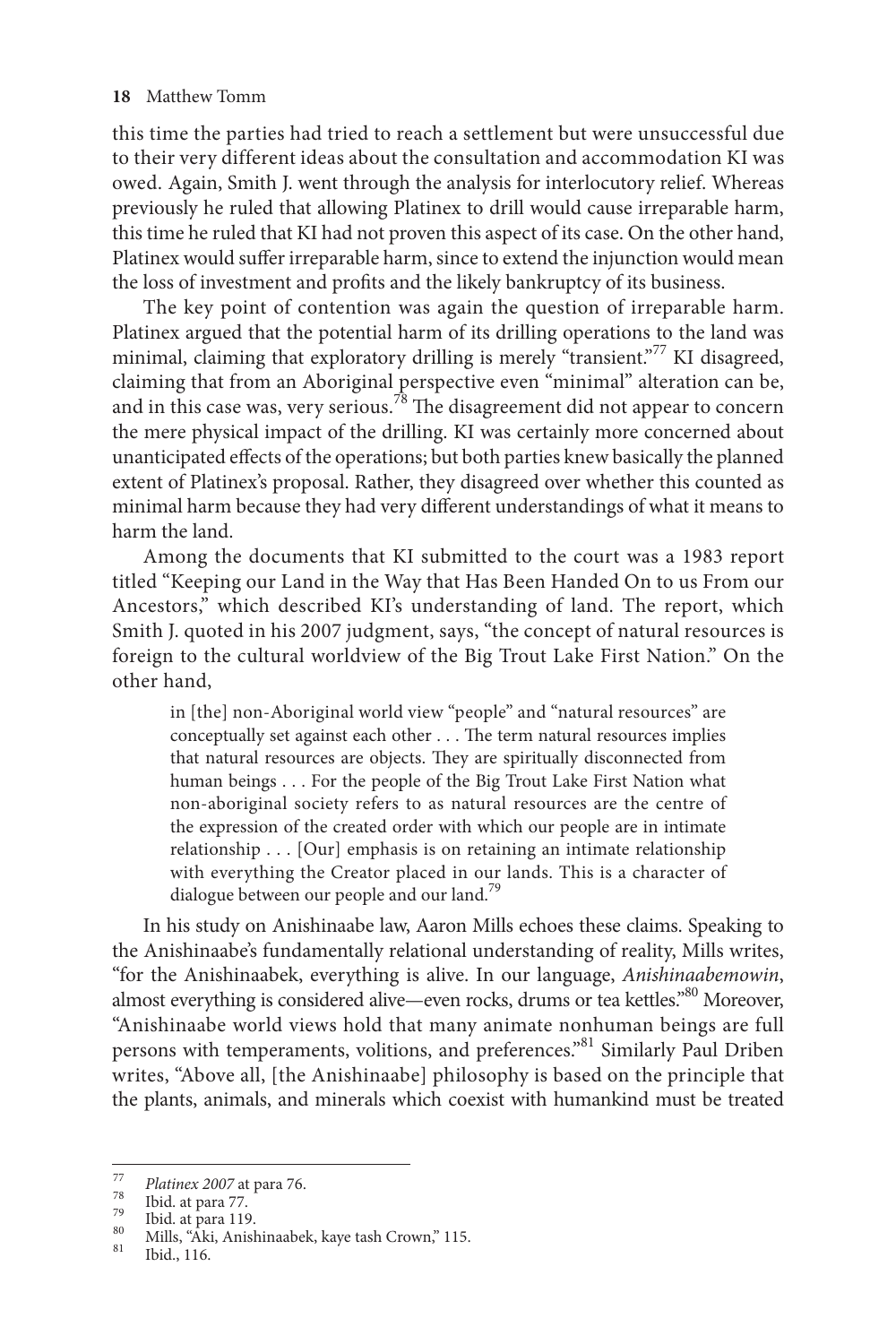with the utmost respect."<sup>82</sup> And John Borrows claims that "[m]any Anishinabek people characterize the Earth as a living entity who has thoughts and feelings, can exercise agency by making choices, and is related to humans at the deepest generative level of existence.<sup>83</sup> If this forms the background for making judgments about what harms the land, it is hardly surprising that Platinex and KI disagreed over the meaning of "minimal" harm. And it is not surprising that Smith J. decided that "the fear of cultural, environmental, and spiritual harm . . . cannot reliably be linked to Platinex's proposed development.<sup>84</sup>

 In the end, Smith J. ruled in Platinex's favour. "Aboriginal rights," he said, "deserve the full respect of Canadian society and judicial system. Those rights do not, however, automatically trump competing rights, whether they be government, corporate, or private in nature.<sup>85</sup>

## *KI Stage 3*

The last stage of the drama took place after Smith J's ruling that Platinex could commence drilling. A group of KI band members decided that they could not accept that possibility and undertook a direct action initiative to deny Platinex access to areas necessary to pursue its work. They did so in violation of a court order and were held in contempt. Six of the eight did not defend their charges.<sup>86</sup> According to Mills, their defiance of the court order "was about fulfilling a sacred obligation under KI's own law."<sup>87</sup> Interestingly, Smith J. came closest to addressing the issue of the status of Aboriginal laws within the Canadian legal system in his reasons for holding the KI members in contempt, saying: "If two systems of law are allowed to exist—one for the aboriginals and one for the non–aboriginals, the rule of law will disappear and be replaced by chaos."<sup>88</sup>

 In the end, though KI's Aboriginal perspective was factored into the court's reasoning, its laws and norms were not given effect. I will not speak to the difficult question of whether Smith J.'s judgment was correct in that regard. However, I will briefly gesture at how Aboriginal laws might enter into the reasoning of a court in appropriate situations in the future. According to Mills, "the vast majority of Anishinaabe law is codified in stories, dances, songs and ceremonies, not in treatises or court reporters.<sup>89</sup> But how do you get those into the law, especially at the stage

<sup>82</sup> 82 Paul Driben et al., "No Killing Ground: Aboriginal Law Governing the Killing of Wildlife among the Cree and Ojibwa of Northern Ontario," Ayaangwaamizin: The International Journal of Indigenous Philosophy 1, no. 1 (1997): 101 (citations omitted).

<sup>83&</sup>lt;br>84 83 Borrows, *Canada's Indigenous Constitution* , 242.

j 84 *Platinex 2007* at para 158.

ľ 85 Ibid.at para 171. To be clear, my claim is not that Smith J. was either right or wrong in his determination of the law of interlocutory injunctions, or in the disposition of the case. This discussion is simply meant to illustrate the way the court made use of reasons and normative argument grounded in the KI worldview. See Mills ("Aki, Anishinaabek, kaye tash Crown") and Ariss and Cutfeet (" *Kitchenuhmaykoosib Inninuwug* First Nation") for more in-depth commentary on the KI cases. See Henderson ( *First Nations Jurisprudence and Aboriginal Rights* ) for the proposition that traditional Aboriginal jurisprudence is even now authoritative within the Canadian legal system.

 $\frac{86}{87}$ 86 Mills, "Aki, Anishinaabek, kaye tash Crown," 158.

Ibid., 159.

<sup>88</sup>  $\overline{a}$ Platinex 2008 at para 44.

ľ 89 Mills, "Aki, Anishinaabek, kaye tash Crown," 118.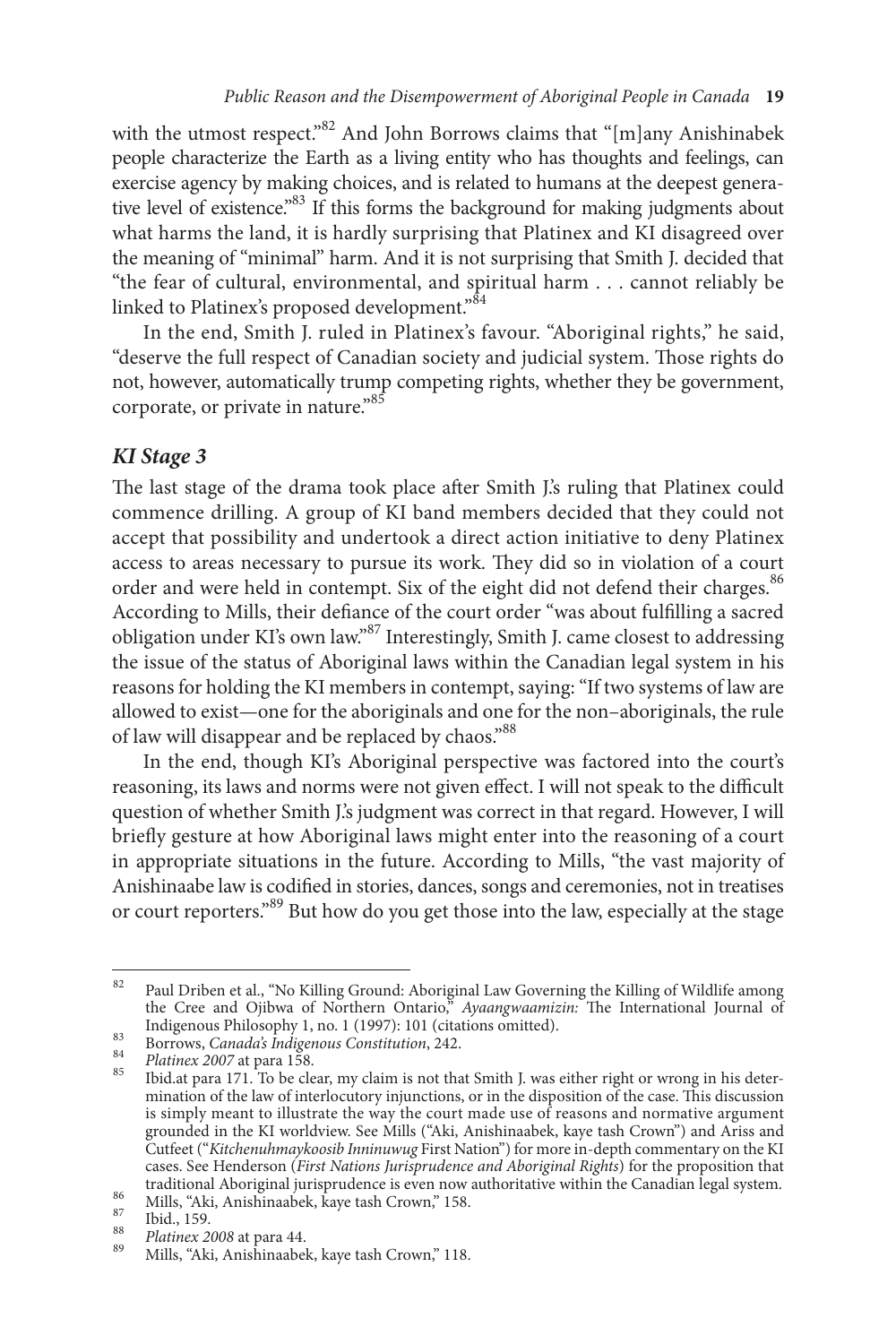of normative evaluation? One answer is that Aboriginal law counsel must do the work of interpreting and analyzing law-bearing stories. There would need to be principled and structured ways of working with these laws and, as always, the onus would be on counsel to present the law to the judge. As Borrows suggests,

 [y]ou could have Aboriginal and non–Aboriginal lawyers learn the law of their clients, and not just introduce Western law into the legal argument (such as *Van der Peet* and *Delgamuukw* ), but [Aboriginal legal narratives as well]. They could say, "Here is the broader ground upon which we invite you to make your decision."90

## **Conclusion**

This paper has explored the tension between the demands of public reason and the sense that Aboriginal people should be able take part in the political life of this country without assimilating to an Anglo-European normative framework. That tension is evident in the Canadian jurisprudence. Judges are aware of the public nature of the institutions of law and their mandate to render impartial, public justice. They know that they are not at liberty to make law based on their own comprehensive views, and conversely, they are wary of accepting reasons that are unique to the religious, ethical, or philosophical views of any subset of the population. All of this raises a very difficult question about how to understand the relationship of Aboriginal laws and normative perspectives to the common law and our deep– seated ideas about public justification.

I have argued that, though significant space has been created for Aboriginal perspectives in the jurisprudence on Aboriginal rights, the gains have largely been limited to rules of evidence and the use of Aboriginal perspectives to describe the content of those rights. Reasons grounded in unique Aboriginal worldviews remain ineligible as standards of evaluation in themselves.

 But why should we attribute that, even in part, to the idea of public reason? First, I have argued, given that the Anglo-European moral consciousness is conditioned by the canon of moral philosophy, and that public reason is at the centre of the canon, it seems likely that the idea of public reason has some effect on the kinds of reasons that are seen as legitimate for adjudication. Furthermore, I argued that the coincidence between the strictures of public reason and the use to which the courts have put Aboriginal perspectives—namely, distilling out their descriptive contents so that the normative dimensions remain supressed—is striking and suggestive of a connection. Finally, I offered a discussion of the KI cases to illustrate the ambivalent manner in which the court received reasons and arguments grounded in a unique Aboriginal worldview. My analysis of that line of cases suggests three reasons to suppose that the idea of public reason was at work in the background. First, we saw Smith J. filtering the reasons offered at trial in accordance with the strictures of public reason. In the 2006 proceeding, KI's line

<sup>90</sup> Borrows, "Creating an Indigenous Legal Community," 174. Pioneering work is being done in this regard at the University of Victoria with the development of its *Juris Indigenarum Doctor* program, intended, in part, to promote the study and development of Aboriginal legal traditions. I am grateful to Val Napoleon for discussion on this point.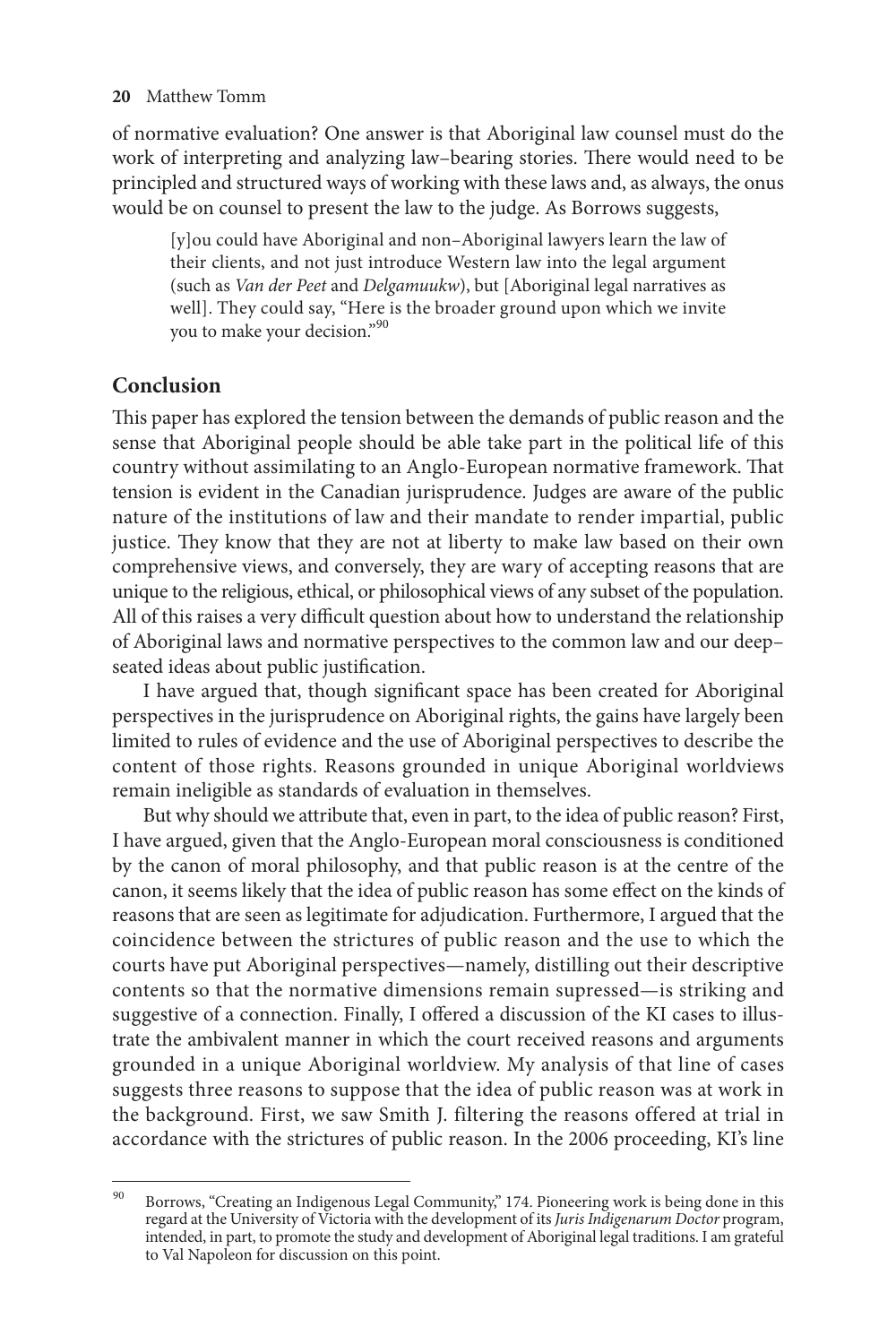of argument that was rooted in public values was persuasive, and the line of argument grounded in KI's traditional values and laws was not addressed. Second, when arguments grounded in nonpublic values could not be avoided, the court disregarded them as ineligible as standards of evaluation. In Smith J.'s 2007 judgment, the KI perspective on land was explored in somewhat greater depth and with sincere respect, including the normative conclusions that flow from the conception of the earth as an entity that can suffer harm. However, though clearly in sympathy with the band members who testified, Smith J. was unable to find that their concerns of cultural, environmental, or spiritual harm were well–founded. Third, the KI litigants appeared to sense that their reasons were inert within the judicial system. Their sense of disempowerment and disillusionment was given expression when the band members asserted their power outside the system, challenging its claim to legal and moral supremacy by privileging their own traditional laws in an act of civil disobedience, knowing that it would result in incarceration.

This paper has not attempted to answer the profound and vexing question of the place that Aboriginal laws and norms ought to have in our legal system. It has merely attempted to expose a deep tension in contemporary political thought, between the sense of the injustice of the hegemonic constraint and the requirements, and fundamental values, of the liberal idea of public justifiability.<sup>91</sup> The allegation that this dilemma is inherent in liberal thinking is not new. 92 However, I think it remains insufficiently understood, and often under–appreciated, especially in relation to concrete legal and political conflicts.

 More importantly, it remains unresolved. Some may suggest that the answer is to abandon liberalism and the ideal of public justifiability. However that, I think, is not a satisfactory solution. The values that underlie public justifiability—the basic intuition that the constitution must respect the reasonable views of all citizens, and that the laws must be justifiable to all who are subject to them—are not easily brushed aside. On the other hand, to assert the principle of public reason, at least in its Rawlsian form, and thereby to maintain the exclusion of the normative dimensions of Aboriginal perspectives is unsustainable as a foundation for the constitution. Aside from the moral dubiousness of that position, the political ramifications are grave. The reality of disempowerment and resultant social ills shows that the constitution is not working for many Aboriginal nations. A key theme of the factum that KI submitted to the court for its 2006 proceeding concerned its feelings of helplessness and powerlessness in the face of repeated foreign impositions on its territory and community. It is clear that KI's experience with the legal system perpetuated, rather than ameliorated, this sense of disempowerment. That, I suggest, is a profound political, and normative, problem—both for proponents of public reason and for advocates of Aboriginal legal traditions.

<sup>91</sup> Though it is tangential to my thesis I feel I must say that the question of the place of Aboriginal laws in Canada must be, in large measure, a question of treaty—where does a given treaty leave the laws and jurisdiction of the Aboriginal group? And if a treaty does not directly address that question, then it remains a fundamentally constitutional issue to be settled by the courts, or politically through further treaty negotiations.

<sup>92</sup> Ivison, Postcolonial Liberalism; Laden, Reasonably Radical; Krause, "Partial Justice"; Angela Means, "Narrative Argumentation: Arguing with Natives" (2002) 9:2 Constellations 221.